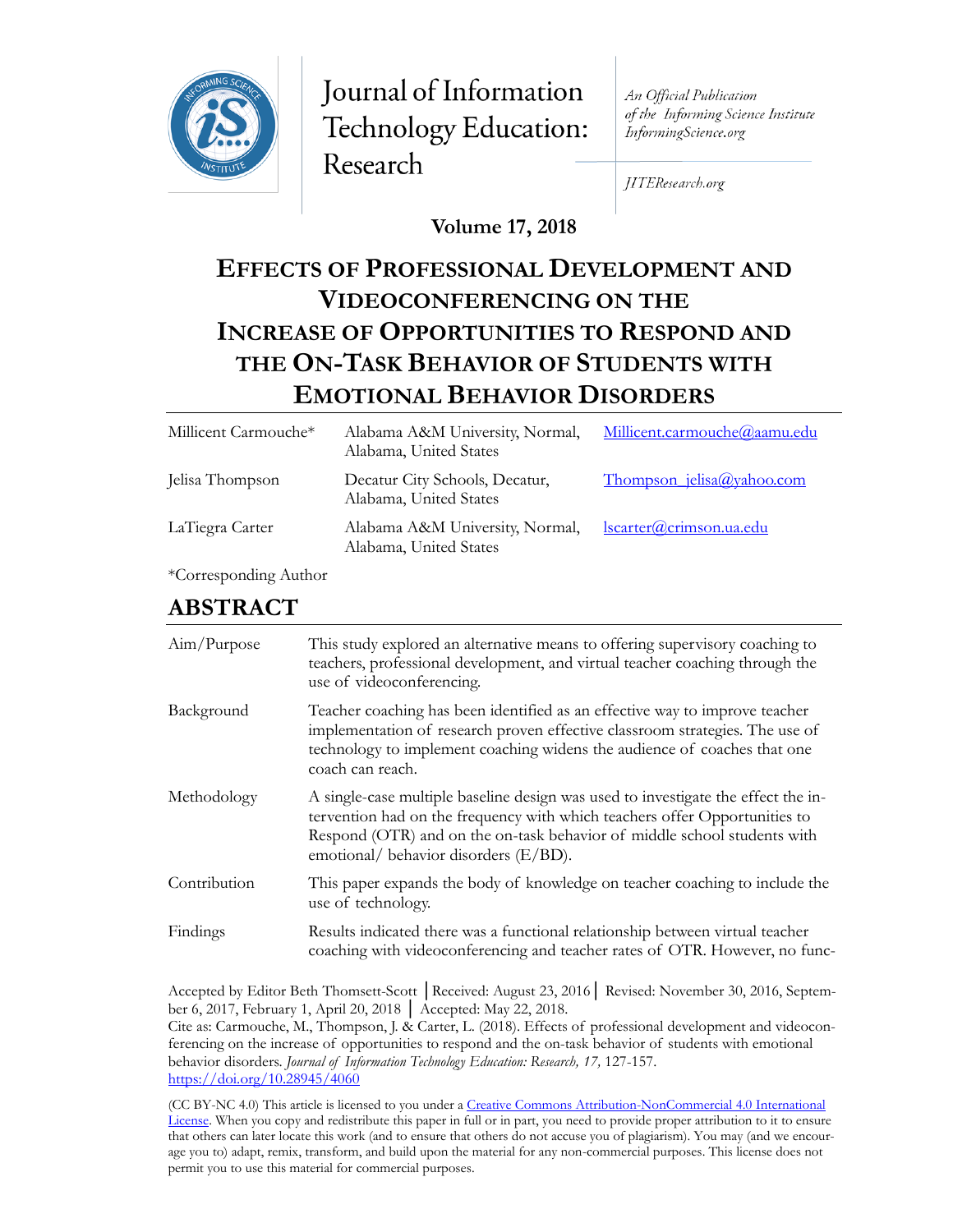|                                      | tional relationship was observed between teachers given OTR and student on-<br>task behavior.                                                                                                                                                                                 |
|--------------------------------------|-------------------------------------------------------------------------------------------------------------------------------------------------------------------------------------------------------------------------------------------------------------------------------|
| Recommendations<br>for Practitioners | The use of technology to implement coaching widens the audience of coaches<br>that one coach can reach.                                                                                                                                                                       |
| Recommendation<br>for Researchers    | Future researchers should consider collecting data on academic information<br>such as the number of correct responses in addition to on-task behavior.                                                                                                                        |
| Impact on Society                    | Teacher practitioners will be able to benefit from increased access to coaches,<br>improving effective implementation of evidence-based practices.                                                                                                                            |
| Future Research                      | Among other things, researchers could consider studying students with disabili-<br>ties other than emotional/behavioral disorders and even students without disa-<br>bilities may give important information on how opportunities to respond works<br>with other populations. |
| Keywords                             | virtual teacher coaching, videoconferencing, professional development, emo-<br>tional/behavior disorders, opportunities to respond                                                                                                                                            |

# **INTRODUCTION**

Technology can be found in all aspects of our daily life. Smart phones, tablets, and computers are essential tools for personal and professional experiences. Not surprisingly, technology used in the classroom has become a staple for many teachers, with the National Center for Educational Statistics (NCES, 2007) reporting that nearly every classroom in the United States is equipped with Internet access. Although technology is used frequently, it is not accessed frequently for teacher professional development (PD), especially when coaching professional educators (Rock et al., 2013).

PD is an in-service training designed to advance the content knowledge and pedagogical skills of teachers. It is widely viewed as an important means of improving teaching and learning and can be a remedy to teacher turnover when it is effectively planned and implemented (Billingsley, 2005). Researchers have suggested that a combination of PD and follow-up coaching support can be more effective than stand-alone PD for novice and experienced teachers to increase the tools they use in the classroom (Aguilar, 2013; Yoon, Duncan, Lee, Scarloss, & Sharpley, 2007).

The literature on coaching is still quite small and many variables warrant further investigation. Although empirical evidence is lacking, coaching has shown some promise in changing teacher behavior towards more effective practice. Nevertheless, school and district coaching positions are often eliminated when schools face budget complications. This has moved efforts towards investigating technology as a cost-efficient and effective means of offering coaching to in-service teachers.

The purpose of this study was to explore the success of a professional development and virtual teacher coaching with videoconferencing intervention to advance special education teachers' use of a low-cost, high-impact evidence-based practice, Opportunities to Respond (OTR), and the on-task behavior of students with emotional/behavior disorders.

# **LITERATURE REVIEW**

# COACHING AS TEACHER PD

Coaching is defined as the study and teaching of theory, the observation of demonstrations, and opportunities for feedback given by a peer, mentor, supervisor, or PD provider (Showers, 1982). It is a core component of effective mentoring/induction program implementation for a variety of reasons (Billingsley, 2005). Boe. Bobbitt, Cook, Whitener, and Weber (1997) reported in a survey study with 4798 teachers that mentoring with coaching and administrative support emboldens them to remain in a school and not migrate to other schools or leave the profession completely. They also discovered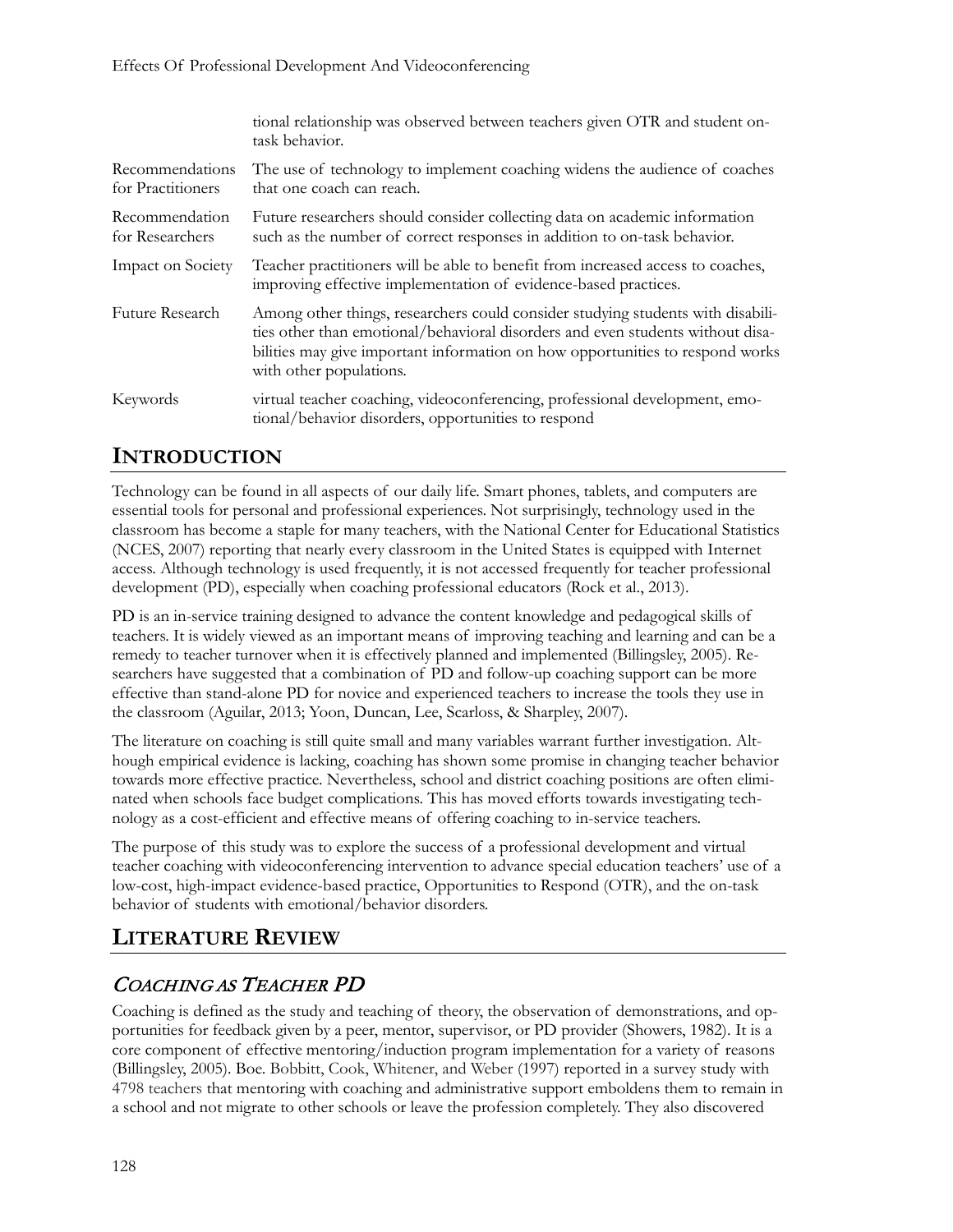that teachers found the profession more fulfilling when they feel confident in the delivery of content. Coaching can increase confidence and performance for classroom teachers (Showers, 1982).

The literature suggests that effective coaching has three critical components (Knight et al., 2015; Showers, 1982). First, coaches should elicit buy-in from the teacher for effective implementation of an evidence-based practice by thoroughly discussing and offering an understanding of the theory guiding the practice. Second, the coach should model effective behaviors to the teacher, preferably in the teacher's own classroom. Finally, the coach should provide low risk feedback that is nonjudgmental and encourages a positive, non-evaluative relationship. Although these components have been suggested in the literature, there is little empirical evidence to support their effectiveness. However, there is emerging evidence that teacher behaviors may change if some of these elements are implemented. For example, researchers have reported significant changes in teachers' use of evidence-based practices for the delivery of academic content (Codding, Feinberg, Dunn, & Pace, 2005; Kretlow, Cooke, & Wood, 2012). Less positive results have been reported for changes in teachers' use of evidence-based practices to support appropriate child behaviors (Gregory, Allen, Mikami, Hafen, & Pianta, 2014; Martens, Hiralall, & Bradley, 1997; Miller, Harris, & Watanabe, 1991). Moreover, although teachers may have demonstrated increase use of the targeted behavior, it was not always maintained once the coaching support was removed (Kretlow et al., 2012; Sailors & Price, 2015; Simonsen, Myers, & DeLuca; 2010). Finally, although significant changes may be reported in teacher behaviors, their use of these practices does not always translate into changes in child academic or behavior outcomes. In summary, the empirical evidence about teacher coaching as an effective component of PD is mixed (Knight et al., 2015).

Nevertheless, the positive results, coupled with the practical challenges of offering effective on-site support to teachers, have led researchers and PD providers to investigate how coaching could be delivered effectively with technology. Technological advances have created new opportunities for reimagining teacher training. Of particular interest is the ability to offer more frequent and consistent communication and feedback to teachers in a variety of classroom settings and stages of teaching experience at scale with minimal cost.

### VIRTUAL COACHING

As an approach to PD, virtual coaching is a means of offering expert feedback to a teacher to improve his/her classroom practice via online technologies (Israel, Carnahan, Snyder, & Williamson, 2013; Smith & Israel, 2010). Virtual coaching may be a critical strategy for new and struggling teachers to receive regularly scheduled communication, sustenance to properly implement evidence-based strategies, reassuring feedback, and moral support from experienced teachers/coaches (Dal Bello, Lnowlton, & Chaffin, 2007; Israel, Knowlton, Griswold, & Rowland, 2009; Wasburn, Wasburn-Moses, & Davis, 2012).

According to Aguilar (2013), successful virtual coaching requires a coach to display several traits to ensure that teachers are receiving strategies effectively. Aguilar asserts that virtual coaches demonstrate a professional disposition that includes positive praise and constructive feedback that builds the teachers' pedagogical understanding. It is recommended that coaches possess content expertise and incorporate modeling of proper implementation of the skills being coached (Baggerman, Ault, Collins, Spriggs, & Slocum, 2015; Rock et al., 2012; Stormont & Reinke, 2012). Virtual coaches would have the ability to offer feedback loops in an immediate or agreed-upon delayed form to teachers being coached, if these coaches are well versed in technology (Rock et al., 2012; Scheeler, Ruhl, & McAfee, 2004). Researchers have utilized several means to facilitate technology-based coaching, such as email, Bug-In-Ear technology, live webcam coaching, avatar coaches, and videoconferencing.

#### **Email**

Email correspondence between coach and teacher has been used as a practical way to answer questions about new teaching strategies and their proper implementation for over two decades (Grugen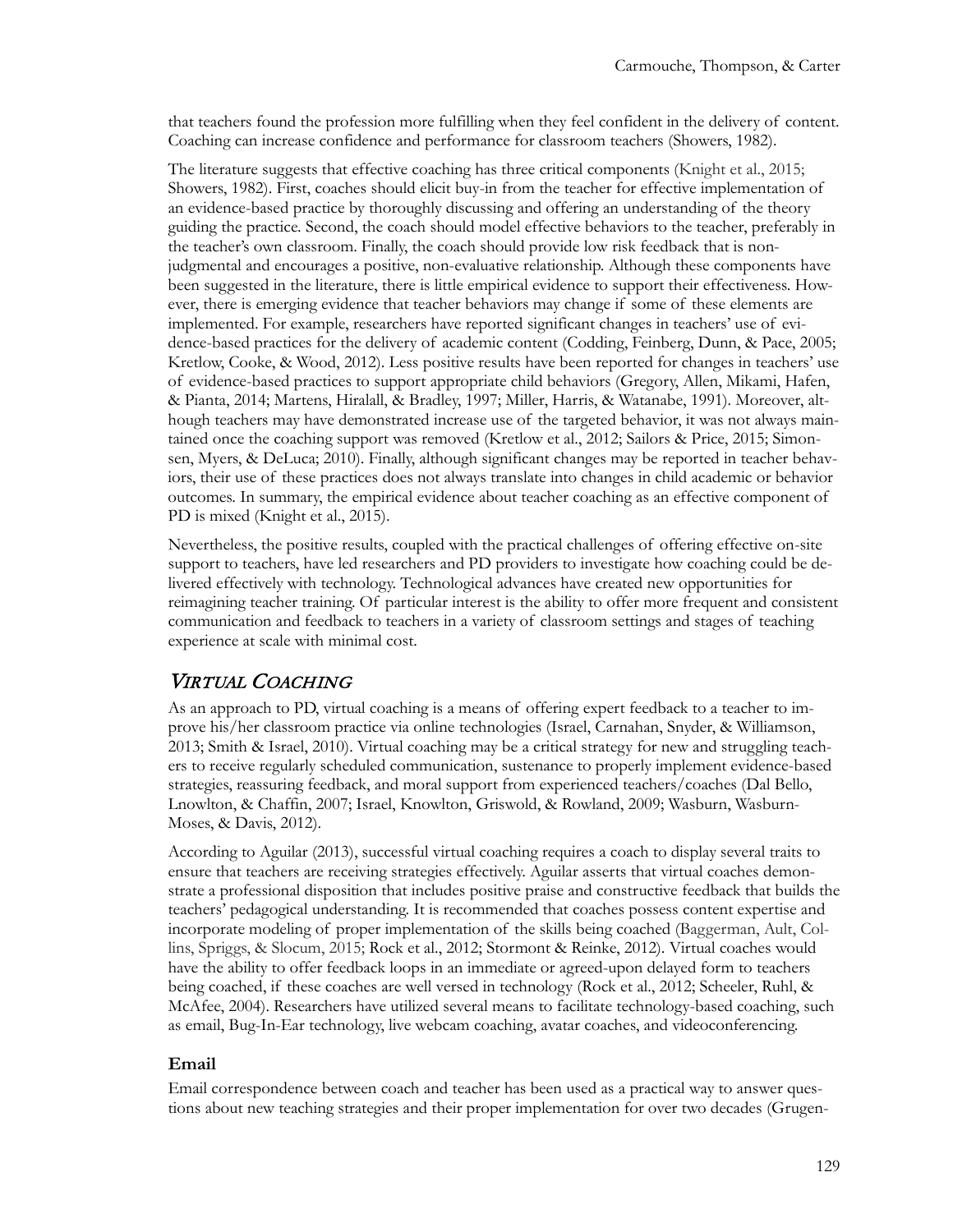hagen, McCracken, & True, 1999; Rock et al., 2012). Gareis and Nussbaum-Beach (2008) reported that the digital text-based format allows novice teachers to interact more with mentors, seek peers for support, and vent about issues in their classrooms. Although email offers an option for coaching feedback that is both cost effective and time saving, it deprives the teacher of the face-to-face feedback offered by more traditional coaching methods (Ermeling, Tatsui, & Young, 2015; Simonsen et al, 2010). Email correspondence may also lack in providing timely correspondence and may cause confusion in continuous back-and-forth writing with little chance for personal contact (Sailor & Price, 2015).

#### **Bug-In-Ear**

Bug-In-Ear (BIE) technology used in educational settings dates back to the 1970s (Bowles & Nelson, 1976). Traditionally consisting of a portable two-way radio with an earpiece and microphone, BIE technology has advanced in recent years to include classroom computers, if they can be equipped with webcams with sound capability, and Bluetooth headsets for both the teacher and coach. BIE technology offers the benefit of immediate feedback that instructs, corrects, encourages, and questions a teacher on instructional decisions as they are happening (Scheeler et al., 2004). Rock and colleagues (2014) used BIE technologies in a six-semester long research study with 14 general and special education teachers in p-12 (pre-kindergarten – twelfth grade) classrooms. Ottley and Hanline (2014) found that BIE coaching showed improvement in student classroom engagement and an increase in desired academic and behavior strategies used by teachers. Similar positive outcomes have been observed in early childhood education classrooms and with special education pre-service teachers (Goodman, Brady, Duffy, Scott, & Pollard, 2008).

Although the immediate feedback offered by BIE technology has been praised in recent research (Ottley & Hanline, 2014; Rock et al., 2012; Rock et al., 2014; Wade, Bohac, & Platt, 2013), some teachers and coaches complain that the two sets of verbal stimuli can be overwhelming while trying to deliver instruction. A novice teacher may struggle more with the added stimuli of coaching via BIE (Smith & Israel, 2010). In addition, BIE technology may be cost prohibitive in many K-12 settings. The cost of implementing BIE technology in one classroom can range from \$200 for simple webcam and Bluetooth technologies to \$12,000 for highly customizable systems (Rock et al., 2012). Such costs can be impossible for school districts to take on during an economic downturn (Heafner & Petty, 2010).

#### **Live Webcam**

Live webcam coaching allows the coach to observe a classroom teacher in real time from a different location, even hundreds of miles away. Unlike videotaped lessons, the coach has access to teachers in various locations during their actual classroom instructional time. In using a live webcam, coaches alleviate the extra time it takes to video record, view the video, analyze, and offer feedback to the teacher. Moreover, feedback can be offered soon after the delivered lesson, as opposed to watching a video later in the day (Mashburn, Downer, Hamre, Justice, & Pianta, 2010; Pianta, Mashburn, Downer, Hamre, & Justice, 2008). Vernon-Feagans, Kainz, Hedrick, Ginsberg, and Amendum (2013) conducted a group design study to measure rural teachers' response to virtual coaching to improve reading instruction to struggling readers. Struggling readers of teachers in the intervention group showed significant gains over struggling readers in the control group. Despite these benefits, live webcam coaching costs and equipment requirements in K-12 classrooms presents a problem in implementing this technology (Ermeling et al., 2015; Heafner, Petty, & Hartshorne, 2011).

#### **Avatar**

Avatar coaching is a little-used software-based technology that offers non-human assistance to teachers on specific skills that they can use to provide instructional information to teachers. PD developers and providers create software that can respond to questions that a coach or teacher may have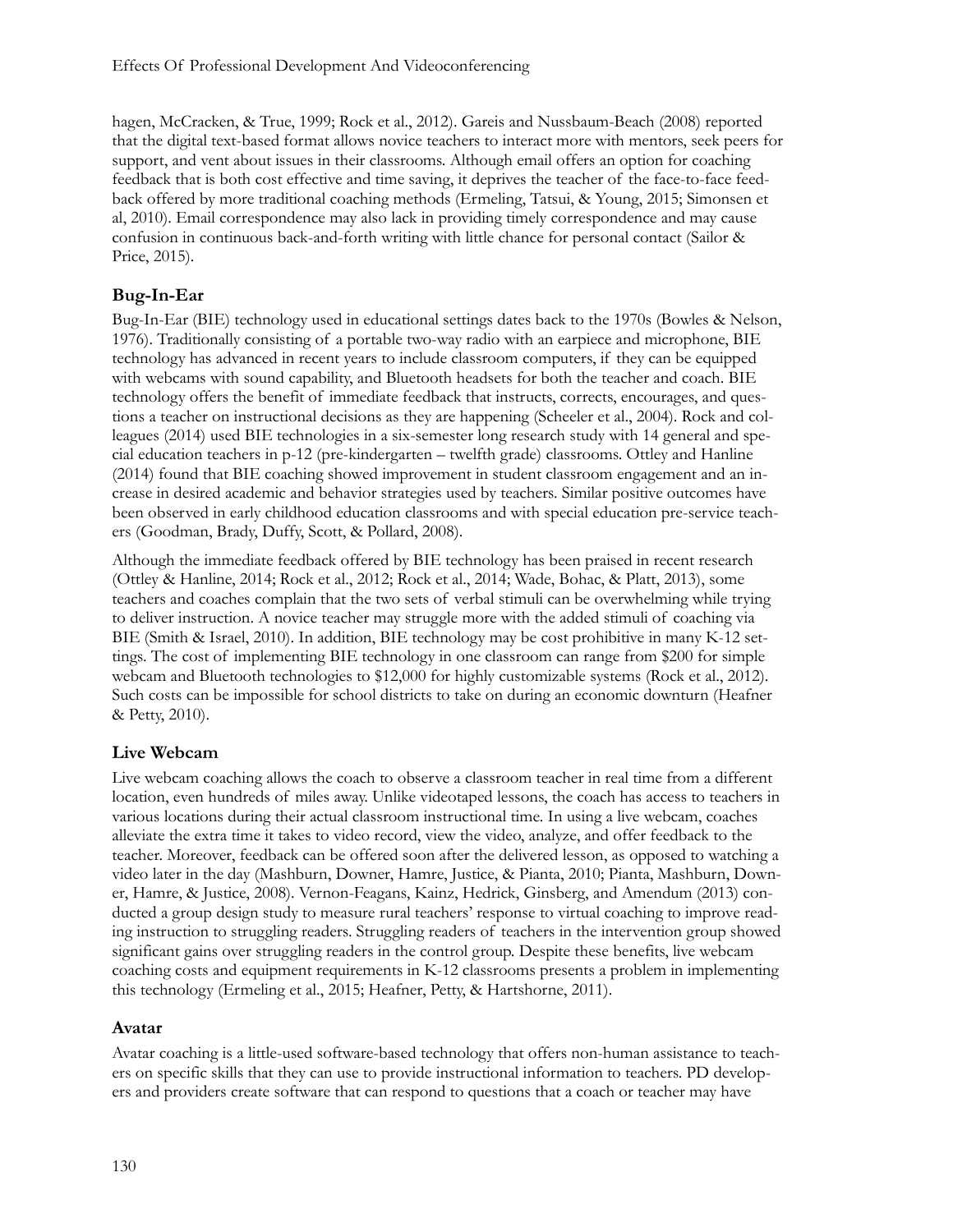about implementing new skills in the classroom. Avatar coaching has the obvious benefit of providing information immediately to coaches and teachers with access to the software. The downside to this very new technology is that access to the software and the rather large financial obligation may be impossible for many school districts (Warner, 2012).

#### **Videoconferencing**

Virtual coaching with videoconferencing can take place via free Internet programs such as Skype, OoVoo, Google Hangouts, or Face Time with coaches who are housed in other schools, district offices, or the office of PD providers (Israel et al., 2009). This technology increases the number of teachers that a coach can have contact with on a regular schedule. Videoconferencing offers a costeffective way to offer one-on-one follow-up to PD without the need to have a coaching expert in each school building; therefore, increasing access and decreasing travel and monetary barriers (Rock et al., 2013). Virtual coaching using videoconferencing considers the time and convenience of both the coach and the teacher. A teacher may be more agreeable to feedback from a coach if the session can take place at a time and place more comfortable and convenient for her/him (Israel et al., 2009). Virtual coaching using videoconferencing technologies can present difficulties in that not all teachers or coaches are proficient in the use of these online technologies. Another anomaly that could hinder the use of this technology is the availability of proper cellular data or Wi-Fi Internet access to teachers in remote or rural areas. To date, no study has been done that isolates the effect of virtual coaching with videoconferencing; however, emerging evidence from studies using BIE technologies to observe classrooms and Skype technologies to later offer feedback suggest that this approach may be effective to pre-service and novice in-service teachers.

Rock and colleagues (2012) used BIE and Skype technologies to offer coaching to pre-service teachers using a mixed methods research approach to evaluate the effectiveness of virtual coaching with BIE and Skype technologies on teachers' delivery of positive behavior interventions and supports in elementary school classrooms. Coaches were housed off campus. Teachers increased their use of evidence-based behavior strategies with the onset of the coaching strategies. Ploessl and Rock (2014) used BIE and Skype technologies to coach teachers to improve co-teaching planning practices. A single case, reversal design, was used to measure a change in planning from six co-teacher dyads. BIE technologies were used to give feedback during instructional time to improve use of specific praise, while Skype technologies were used to coach teachers during lesson planning sessions. Virtual coaching increased teachers varied uses of co-teaching models. Specifically, teachers were measured using more stations and alternative co-teaching models as opposed to their originally observed One Teach One Assist.

## VIRTUAL COACHING WITH VIDEOCONFERENCING FOR SPECIAL EDUCATION TEACHERS

While all teachers may benefit from technology-enhanced coaching and professional development (PD), this study will focus specifically on special education teachers. Teachers of students with disabilities require continuous PD to support students with challenging academic, social, and behavioral needs effectively (Cullinan & Sabornie, 2004). However, they often do not receive the amount or intensity of PD that is required to sustain effective classroom behaviors (Billingsley, 2005). As a result, special education teachers have reported classroom behavior as one of the reasons that they leave the field at a rate of about 7-15 percent each year (Boe et al., 1997; McLeskey, Tyler, & Flippen, 2004). Special education teachers assigned to a self-contained classroom for students with emotional/behavior disorders (E/BD) tend to leave the field at even greater rates (Billingsley, 2004; George, George, Gersten, & Grosenick, 1995). These teachers report that a lack of support from school administration, low salaries, ineffective induction, and PD programs play a role in making a decision to leave the special education teaching profession (Billingsley, 1993; Boe et al., 1997; Cross & Billingsley, 1994; Gersten, Keating, Yovanoff, & Harniss, 2001; Whitaker, 2003). Therefore, innovative and cost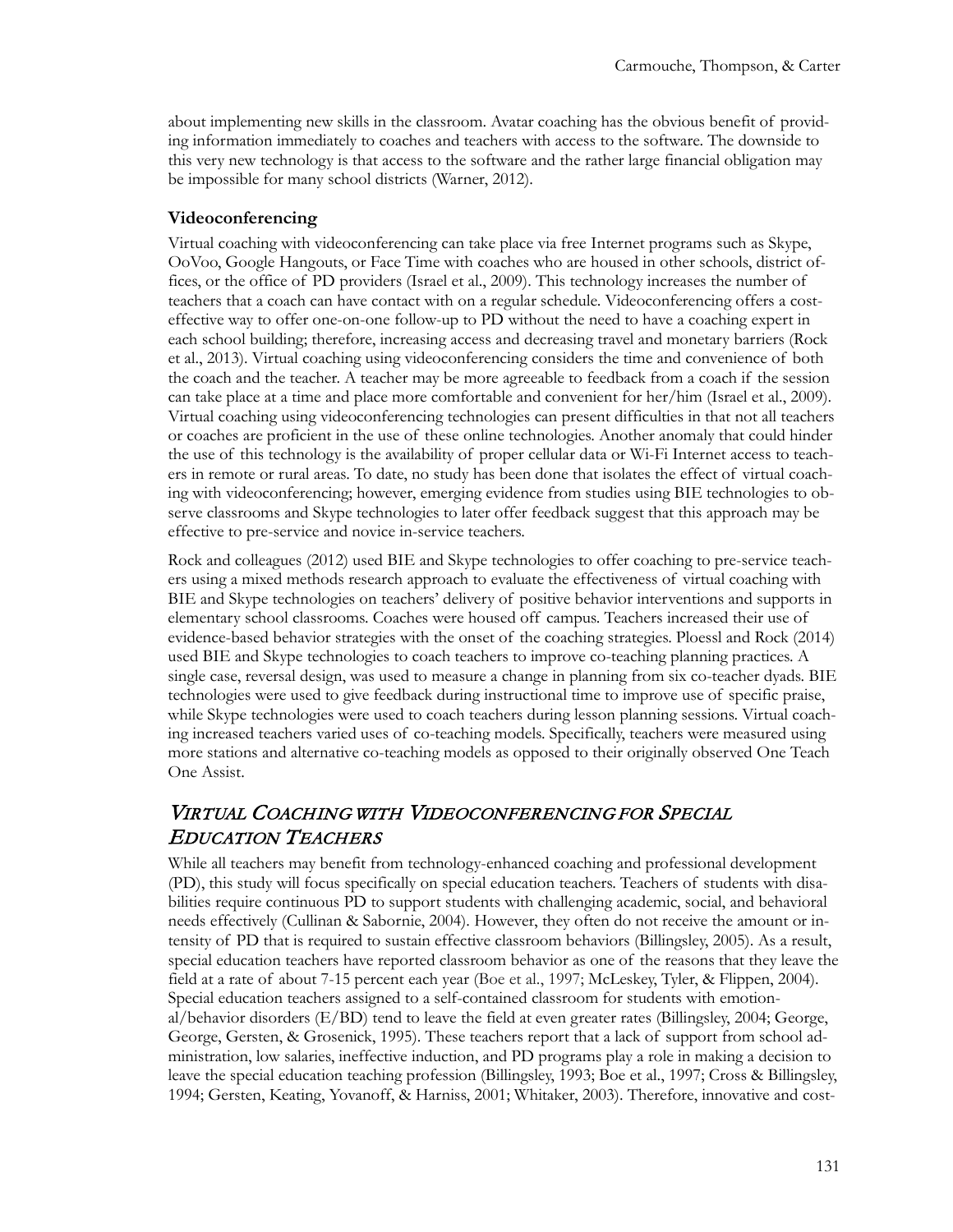effective means of providing effective PD and coaching to both pre-service and in-service special education teachers is a critical need in the field (Darling-Hammond, 2014).

To date, no empirical studies have been conducted to evaluate the effectiveness of virtual coaching with videoconferencing with special education teachers. In fact, relatively few studies have been done on coaching with special education teachers. Of the studies done with special education teachers, many have focused on teachers' use of evidence- based practices with students with challenging behaviors and E/BD. Students with E/BD display both internalizing and externalizing behaviors such as, noncompliance, verbal and physical aggression, off-task behavior, and disruption. These persistent behaviors hinder a student's ability to benefit from vital learning opportunities (Gresham, Lane, MacMillan, & Bocian, 1999; Landrum, Tankersley, & Kauffman, 2003; Reid, Gonzalez, Nordness, Trout, & Epstein, 2004). On-task behavior is defined as the student looking at the teacher while s/he is talking, talking to the teacher about the assignment, talking to other students about the assignment during approved group work, or looking at and working on the assignment.

Survey studies have shown that teachers find PD on evidence-based practices essential to better support students with E/BD (Billingsley, 1993; Boe et al., 1997). Virtual coaching may offer these teachers an opportunity to have regular contact with a coach to manage the behaviors of students with E/BD that may inhibit their ability to maintain positive academic outcomes and desirable behaviors (Rock et al., 2013; Simonsen, Fiarbanks, Briesch, Myers, & Sugai, 2008). Studies that have used faceto-face coaching to provide PD support to special education teachers to implement evidence-based strategies report positive outcomes (Capizzi, Wehby, & Sandmel, 2010; Duchaine, Jolivette, & Copeland, 2011; Simonsen et al., 2010; Sutherland & Wehby, 2001; Sutherland, Wehby, & Copeland, 2000).

#### **Coaching OTR**

One teacher behavior that appears to be particularly amenable to coaching is opportunity to respond (OTR). An OTR is an evidence-based practice that has been used successfully in classrooms with students with disabilities. OTR has been cited as an effective practice used to decrease disruptive and other undesirable behaviors, increase on-task behavior, academic engagement, and number of correct responses (Carnine, 1976; Haydon et al., 2010; Sutherland, Adler, & Gunter, 2003; Sutherland & Wehby, 2001; West & Sloan, 1986).

Although not using virtual coaching, three studies have investigated the effect of teacher coaching on teacher given OTR (Capizzi et al., 2010; Simonsen et al., 2010; Sutherland & Wehby, 2001). Capizzi and colleagues (2010) used a single case multiple-baseline across teachers' design to evaluate the effectiveness of coaching teachers to increase the use of behavior-specific praise statements (BSPS) and OTR. Three teachers assigned to graduate-level practicum placement in special education classrooms participated in this study. After the teacher's video recorded their lessons, an educational consultant and doctoral student viewed lessons and offered coaching. Participants met with the educational consultant once per week for approximately one hour to review videoed lesson. The results of this study were inconclusive, with two teachers responding positively to coaching and one teacher showing no increase in OTR with teacher coaching. The researchers reported that classroom management may have played a role on the lack of increase of one teacher. No student data were collected.

A second study by Simonsen et al. (2010) used a single case-multiple baseline across teachers design to examine the effect of PD plus teacher coaching on increased use of prompts, BSPS, and OTR. This study took place in an alternative school serving students with high incidence disabilities with three experienced teachers. Teachers received explicit PD on prompts, BSPS, and OTR prior to coaching. Data were collected after teacher PD without coaching. Teachers began receiving coaching on the three desired behaviors in staggered fashion every day. The researchers found that training alone did not increase OTR; when teacher coaching was introduced, all teachers demonstrated an increase in OTR. Student data were not collected.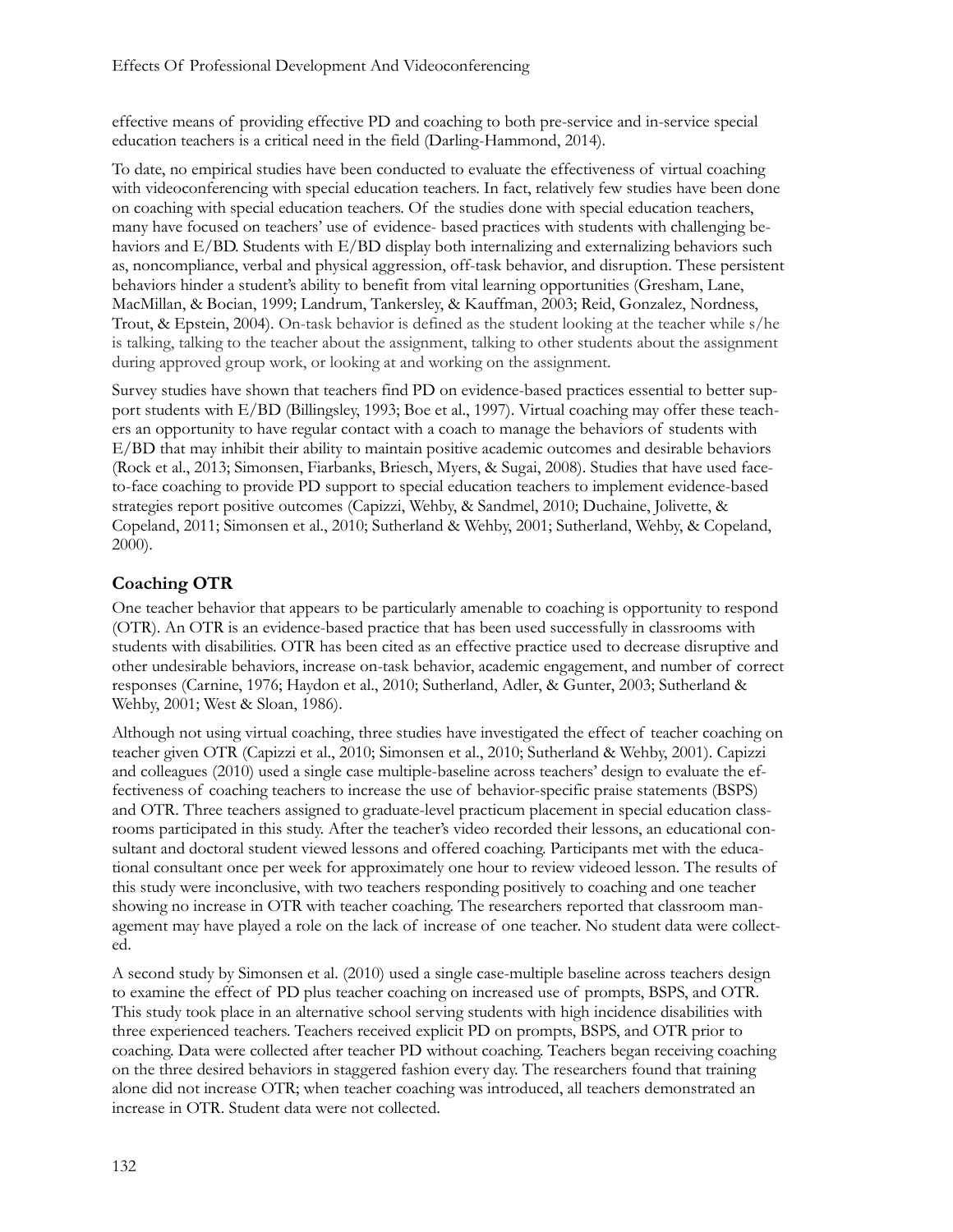Lastly, Sutherland and Wehby (2001) examined OTR with 20 teachers (10 control and 10 experimental) in self-contained classrooms in grades K-8. A total of 216 students (ages 5-15 years old) participated (108 control and 108 experimental). Teacher participants listened to an audio-recording of their teaching and evaluated their delivery of BSPS and OTR. Research assistants collected academic responses of students in the classroom. The results showed positive short-term outcomes for teachers and students, but teacher student participants returned to baseline levels when maintenance data were collected.

Although the aforementioned studies examined teacher coaching of OTR, none isolated OTR as a dependent variable, because it was paired with another dependent variable, such as prompts or BSPS. Therefore, it cannot be determined that positive outcomes were a direct result of the coaching intervention on OTR as a dependent variable. In addition, only one study evaluated student outcomes as a result of teachers' use of OTR. Finally, previous studies only included face to face coaching without the use of virtual teacher coaching. Therefore, it is unknown whether similar positive outcomes can be achieved with a technology based coaching platform like virtual coaching with videoconferencing.

#### PURPOSE OF STUDY

The purpose of this study was to investigate the effectiveness of a professional development and virtual teacher coaching with videoconferencing intervention to improve special education teachers' use of a low-cost, high-impact evidence-based practice, OTR, and the on-task behavior of students with E/BD. The following questions were posed:

- 1. What effect does a professional development and virtual teacher coaching intervention have on the frequency with which teachers offer OTR to middle school age students with  $E/BD$ ?
- 2. What effect does OTR have on on-task behaviors of middle-school age students with E/BD?
- 3. To what extent do teachers report that virtual coaching is a socially valid form of professional development?
- 4. To what extent do teachers report that increased OTR is a socially acceptable intervention to increase on-task behavior of middle-school age students with E/BD?

### **METHOD**

### PARTICIPANTS AND SETTING

The study took place in three self-contained classrooms in two middle schools, located inside a major metropolitan city in the southeastern United States. Intervention sessions were conducted during a 15-minute span within an interactive English/Language Arts (ELA) class period. The teacher participants included one female, Ms. Harold, and two males, Dr. Roberts and Mr. Winters (pseudonyms are used throughout for teachers and students). All three teachers were certified by the state to teach special education (Table 1). Ms. Harold and Dr. Roberts taught at the same school, while Mr. Winters was at a second school. Two additional teachers were recruited and consented for this study; however, they were not able to complete the study due to time constraints, school commitments, and family obligations.

Each teacher nominated from his or her classroom two students with E/BD eligibility as possible participants for the study. Student participants included six students (five boys and one girl), two from each of the three classrooms. (The students for each teacher are shown in Table 1.) To be included in the study, students had to be receiving services for E/BD based on district requirements and nominated by their ELA teacher for displaying chronic off-task behavior, which would include inattention, disruptive behavior during a lesson, such as walking around, talking to other students, and an inability to complete assigned classwork (pseudonyms are used throughout for teachers and students).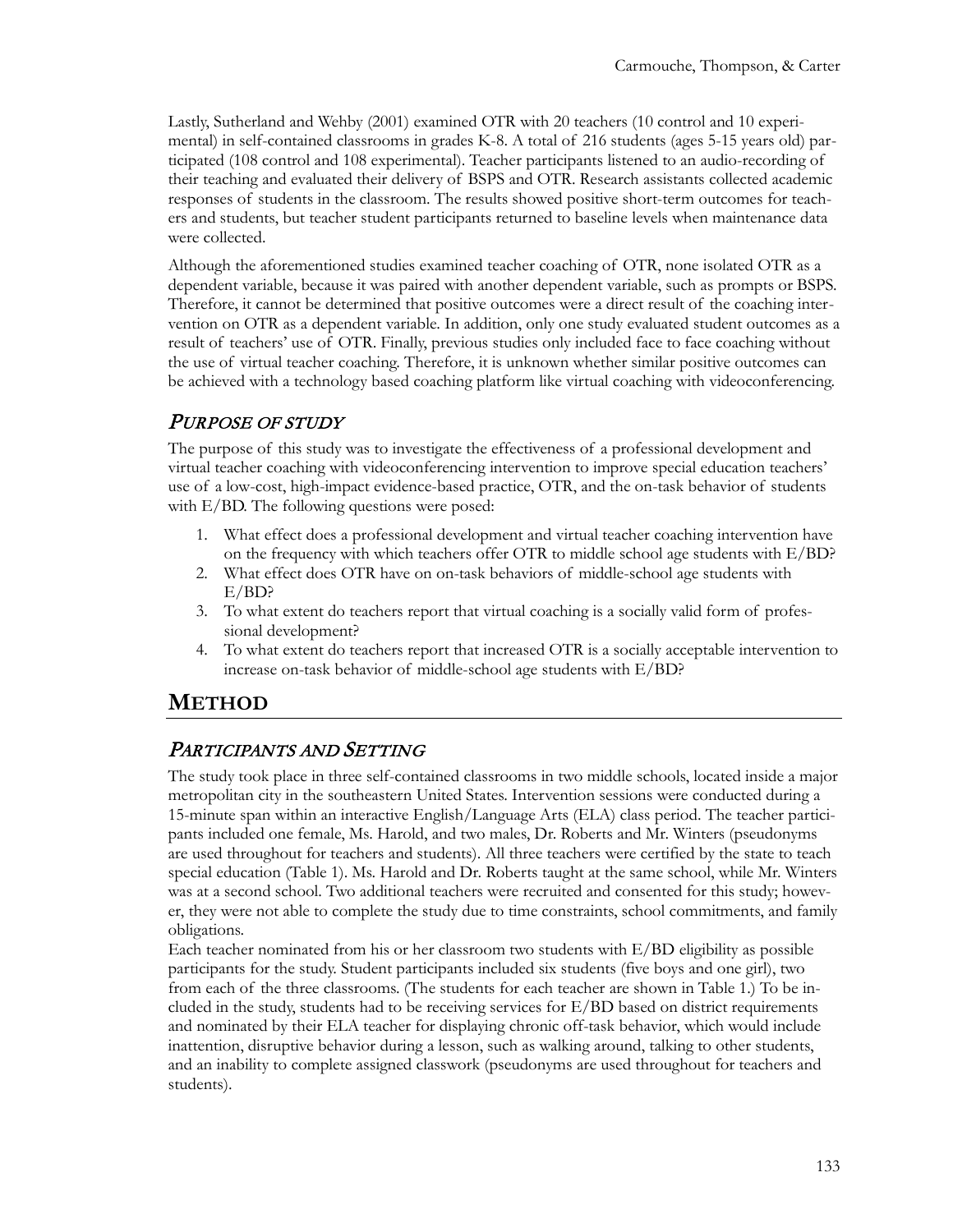| Participant | Highest<br>Degree or<br>Grade | Certification        | Years of<br>Teaching<br>Experience | Gender |
|-------------|-------------------------------|----------------------|------------------------------------|--------|
| Ms. Harold  | Bachelors                     | Special<br>Education | $\overline{2}$                     | Female |
| Anthony     | 7 <sub>th</sub>               | N/A                  | N/A                                | Male   |
| Jordan      | 7 <sup>th</sup>               | N/A                  | N/A                                | Male   |
| Mr. Winters | <b>Masters</b>                | Special<br>Education | $\overline{2}$                     | Male   |
| Elijah      | 8th                           | N/A                  | N/A                                | Male   |
| Emily       | <b>Rth</b>                    | N/A                  | N/A                                | Female |
| Dr. Roberts | Doctorate                     | Special<br>Education | 10                                 | Male   |
| Simon       | 8th                           | N/A                  | N/A                                | Male   |
| Michael     | 8th                           | N/A                  | N/A                                | Male   |

**Table 1. Participant Demographic Information**

Ms. Harold taught a seventh-grade ELA class and nominated two seventh grade male students, Anthony and Jordan, for student participants. Based on anecdotal notes taken during 12 observations in Ms. Harold's classroom, the researcher observed a minimum of two discipline-focused events per observation. During each observation, Ms. Harold corrected Jordan and Anthony repeatedly for talking out of turn, leaving their seats, playing around with classmates, and leaving the room without permission. Undesirable behaviors continued despite disciplinary actions and verbal reprimands. A school wide positive behavior intervention support (SWPBIS) was in place at this school, but Ms. Harold did not display the use of these interventions on a consistent basis.

Mr. Winters taught an 8th grade ELA class and nominated two eighth grade student participants, one male, Elijah, and one female, Emily. Mr. Winters implemented a variety of SWPBIS strategies, such as using good behavior tickets for SWPBIS rewards. Based on anecdotal notes taken during 14 classroom observations in Mr. Winters' classroom, the researcher observed that Mr. Winters reprimanded Emily on five occasions for talking out of turn. Mr. Winters' students displayed off-task behaviors, but fewer undesirable behaviors than observed in Ms. Harold's classroom.

Dr. Roberts was the special education department chair and taught an eighth grade ELA class. Dr. Roberts nominated two eighth grade male student participants, Michael and Simon. Based on anecdotal notes taken during 17 classroom observations in Dr. Roberts' classroom, the researcher observed an average of one discipline-focused event per observation. Dr. Roberts focused his reprimands on the entire class as opposed to targeting individual students.

## **MATERIALS**

In addition to the intervals mobile application and digital video cameras, teachers used the standard ELA curricular materials during classroom instruction; there was no change in class curriculum or content made by the researcher. Teacher participants and the researcher used cellular telephones or a computer with a Skype or Facetime video conferencing application for coaching sessions. Each interactive session was digitally video recorded. Teachers uploaded classroom videos to a privately as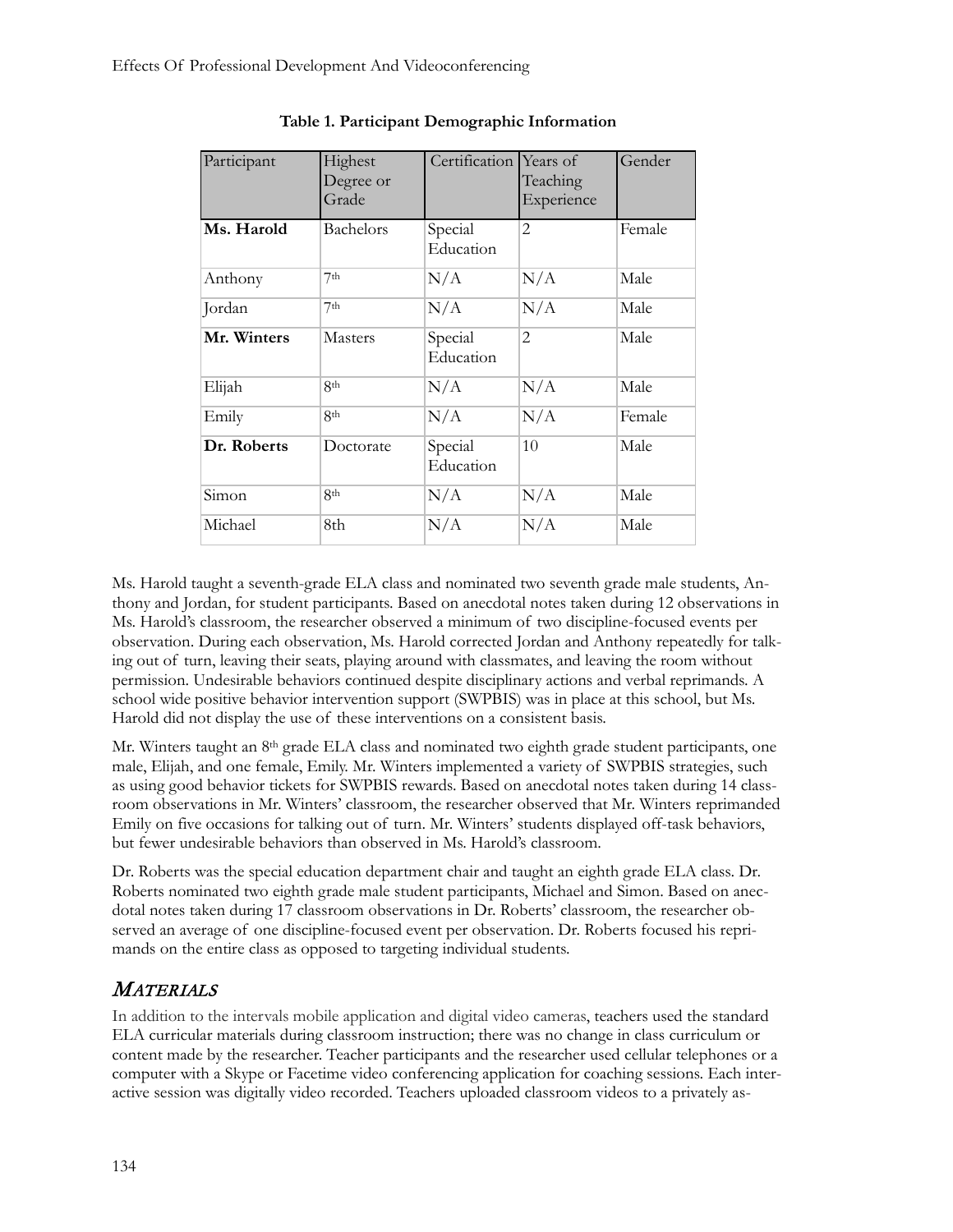signed, password protected, and encrypted cloud storage account. The camera had a USB arm that plugged directly into the computer for direct upload to the password protected Dropbox account.

#### **MEASURES**

Study outcomes were measured for both the virtual coaching intervention to increase OTR in participant teachers and the on-task behavior of participant students.

#### **Teacher data**

A frequency count was used to record OTR per 15-minute interactive period; then each OTR was recorded on a data sheet (Appendix A). Based on the average number of OTR offered during baseline, a criterion for mastery was set. The average number of OTR offered during baseline plus three additional OTR determined each teacher's OTR goal during intervention. If any of the teachers had offered zero OTR during baseline, the OTR goal was set to three OTR per session.

The researcher observed teachers in person in the classroom or by video. In-class observations took place in 88% of teacher observations. During classroom observations, the researcher collected only data on teacher given OTR; no student data were collected during classroom visits, although anecdotal notes were taken pertaining to teacher/student interactions. Twelve percent of teacher OTR classroom observations were conducted by viewing a video uploaded to a personal password protected Dropbox account. Before the interactive ELA session, each teacher set up his or her camera on a tripod. After each lesson, the teacher would upload the video to the password protected Dropbox site. The researcher observed each dependent variable independently in class or via video upload. Student data were observed separately. When collecting student data, the researcher watched each video twice, one time for each targeted student.

#### **Student data**

On-task behavior was measured every 10 seconds using whole interval recording (Carnett et al., 2014; Gourwitz, 2014; King, Radley, Jenson, Clark, & O'Neill, 2014) during a 15-minute interactive class period. The mobile application, Intervals, an ABA interval recording application (Mays, 2013), was used to signal a 10 second interval as data collectors used pencils to record the occurrence and nonoccurrence of on-task behavior of students on data sheets (Appendix B). The percentage of on-task intervals was calculated by dividing the number of observed on-task intervals by the number of total possible intervals and multiplying by 100 percent per each student. Although student data were not used to determine phase change, the effect of the intervention on on-task behavior was of interest.

The researcher and graduate assistant collected all student on-task behaviors by viewing uploaded videos. The teacher participant always turned the camera toward the student participants and stood close enough to the camera that his or her voice could be heard. The researcher and graduate assistant also collected anecdotal notes during these observations to record classroom activities and interactions.

#### **Fidelity of PD and Coaching**

To measure the fidelity of PD, each session was recorded using a video recorder. A graduate assistant watched 33 percent of PD sessions, one entire session for one teacher, and scored fidelity using the PD treatment fidelity checklist. The PD checklist (Appendix C) ensured that (a) PD was offered in a one to one environment; (b) an overview was given of OTR; (c) the benefits of OTR were described; (d) examples of OTR were given; (e) teachers could view videos of OTR used in a classroom; (f) chances were given for the teacher to practice OTR; (g) identify critical components of coaching; (h) there were discussions of the specifics of virtual teacher coaching with videoconferencing; and (i) opportunities for questions were allotted. To measure the fidelity of the coaching intervention, the researcher followed a coaching feedback script used after the observation of every other lesson. During the coaching session the researcher (a) asked the teacher how s/he felt about the last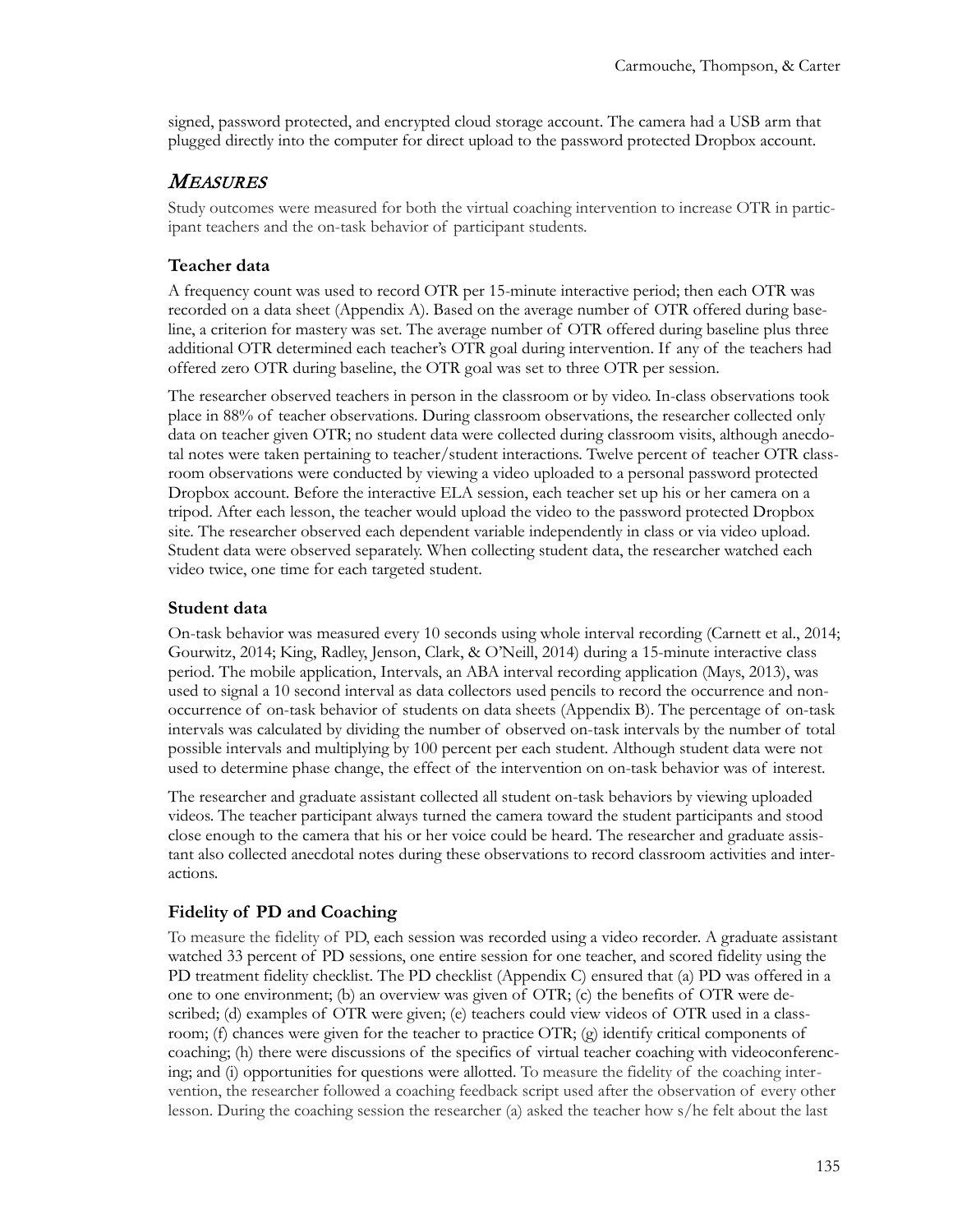two sessions; (b) asked the teacher about his/her perceived strengths; (c) asked the teacher about his/her perceived weaknesses; (d) discussed student on-task behavior; (e) discussed specific OTR given by the teacher; (f) discussed number of OTR given; (g) compared the number OTR given to goal; (h) discussed ways to increase OTR; (i) reminded the teacher of goal for next 2 sessions; and (j) asked the teacher if s/he had any questions or concerns (Appendix D). In all, teachers received 90 minutes of PD and 20 minutes of virtual coaching for 3 sessions for a total of 150 minutes of professional development and coaching during a 4-week intervention.

### **Social validity**

Teacher participants were given a social validity survey after the completion of data collection for the OTR intervention (Appendix E). Social validity was measured using a modified version of the *Intervention Rating Profile-15* (IRP-15) (McKee, Witt, Elliot, & Pardue, 1987). The IRP-15 is a 15-item social validity instrument used to measure acceptability and perceived effectiveness of an intervention. Each item was rated on a 6-point Likert-type scale ranging from 1 (strongly disagree) to 6 (strongly agree). The IRP-15 was adapted to obtain social validity ratings on the use of OTR to increase ontask behavior. The wording of the survey items was modified to reflect the intervention.

Social validity for the coaching intervention (Appendix F) was measured using a researcher-created, 7-item instrument. Each item was rated on a 6-point Likert-type scale ranging from 1 (strongly disagree) to 6 (strongly agree). Teachers had the opportunity to write supplementary statements in the opened-ended section of the survey.

# **MATERIALS**

In addition to the intervals mobile application and digital video cameras, teachers used the standard ELA curricular materials during classroom instruction; there was no change in class curriculum or content made by the researcher. Teacher participants and the researcher used cellular telephones or a computer with a Skype or Facetime video conferencing application for coaching sessions. Each interactive session was digitally video recorded. Teachers uploaded classroom videos to a privately assigned, password protected, and encrypted cloud storage account. The camera had a USB arm that plugged directly into the computer for direct upload to the password protected Dropbox account.

# **DESIGN**

A multiple baseline single-case design was used to investigate the effect of PD and virtual teacher coaching through videoconferencing on the number of OTR teachers gave to students. Teacher OTR was used for phase change decisions. Percentage of intervals of on-task behaviors displayed by students during interactive work time was also measured. Multiple baseline was appropriate for this study because coaching, as an intervention, is not reversible. The information gained during the coaching process could not be withdrawn; therefore, a withdrawal design was not appropriate (Alberto & Troutman, 2012; Kazdin, 2011). If there was a change in performance during intervention over baseline and it was replicated across the tiers of the multiple baselines, then the change could be credited to the intervention rather than to other changes in the environment, such as history or maturation. The study included three phases: baseline, intervention, and maintenance across three teachers (Gast & Ledford, 2010).

# INDEPENDENT VARIABLE AND DEPENDENT VARIABLES

The independent variable was PD with virtual teacher coaching with videoconferencing, which was operationally defined as offering teachers a PD workshop, followed by one-on-one training prior to feedback using Internet programs such as Skype or Facetime. Data were collected on two dependent variables: OTR and on-task behavior. An OTR was operationally defined for this study as a teacher asking a question of an individual or group that necessitates a specific academic response or was open ended with the purpose of having a student or students describe the thought process. To be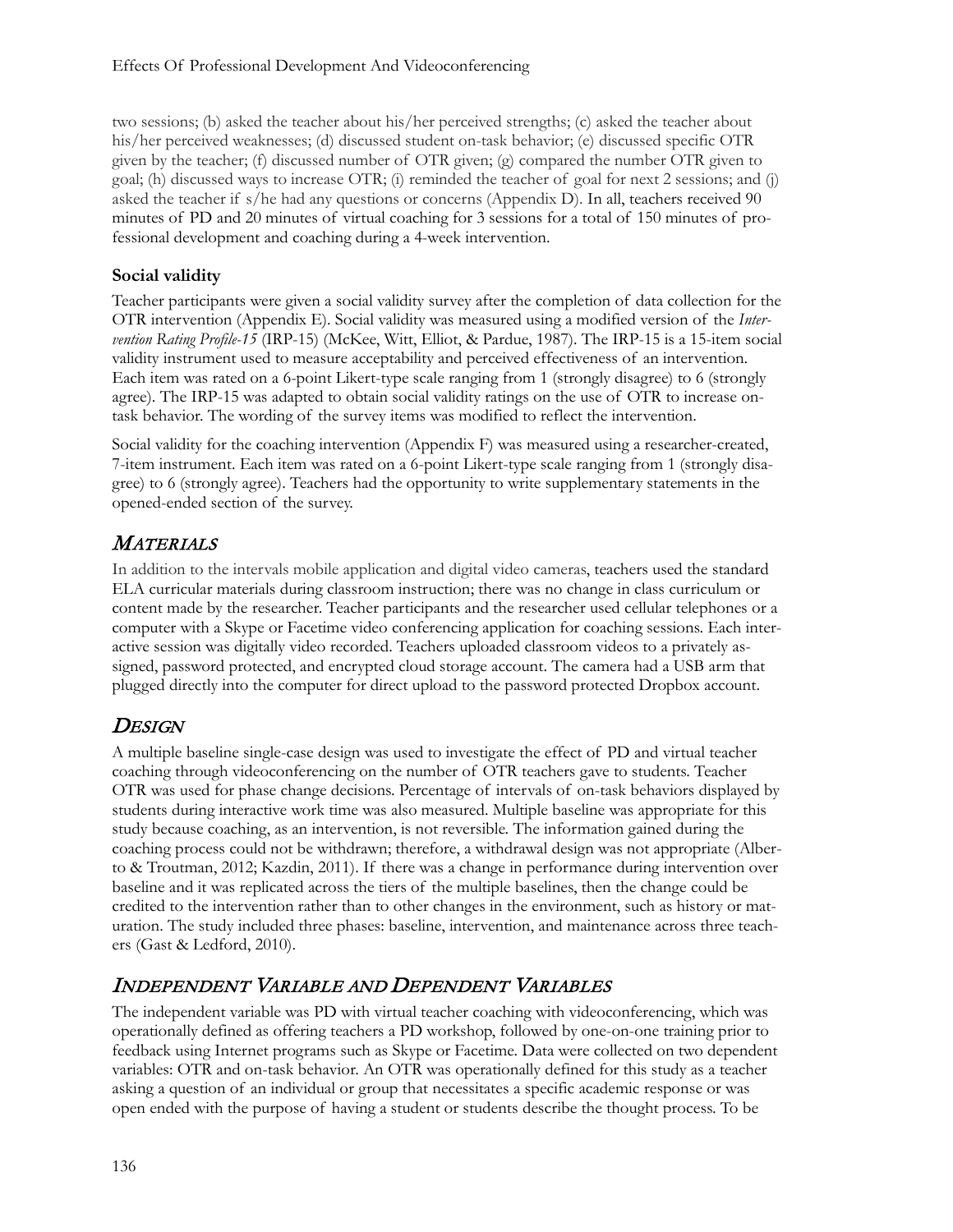counted, the question had to request an explicit response that was linked to the ELA lesson being observed (Haydon et al., 2010; Sutherland et al., 2003). On-task behavior was operationally defined as the student looking at the teacher while s/he was talking, talking to the teacher about the assignment, talking to other students about the assignment during approved group work, or looking at and working on the assignment.

## DATA COLLECTOR TRAINING

The primary researcher and one graduate student conducted all data collection. Prior to beginning the study, the graduate student was trained on the data collection procedures. The researcher and graduate student used role-playing procedures and watched videos of classrooms to practice collecting data on OTR and on-task behavior, properly using the data sheet, and the operational definition of OTR and on-task behavior was reviewed along with possible examples and non-examples. Training was conducted for a total of two hours and 25 minutes over a three-day period. Progress was measured until 100% agreement was reached. Agreement was reached after watching and scoring two videos watching teachers deliver OTR and three separate videos to score student on-task behavior. The graduate student also was trained on proper use of the *Intervals* (Mays, 2013)*.*

#### **PROCEDURE**

To get an accurate record of OTR in baseline, teachers were not fully informed of the purpose of the study until after baseline data were collected. During the informed consent process, teacher participants were told that the purpose of the study was to examine the effect of positive behavior support on on-task behaviors. Teachers were given the option to discontinue involvement in the study once they were told the purpose of the study. All teachers remained in the study. Teachers participated in PD one at a time in a staggered manner. After PD, teachers continued to teach ELA as normal. After student assent and parent consent was gained, baseline observations were conducted. Observations were conducted on all three teachers daily. Once Ms. Harold reached six baseline data points with a downward trend, she was moved into intervention. Mr. Winters and Dr. Roberts continued in baseline.

#### **Baseline**

During baseline, the researcher observed a 15-minute interactive ELA class period. The interactive period consisted of review of previous instruction, guided practice, and review of student warm-up or homework answers. Warm-up and homework review was done as group work at the teachers' discretion. Frequency recording was used to measure teacher use of OTR. The decision rule to move a teacher from baseline to intervention was based on stability of data or a downward trend in teacher given OTR. Stability was defined as 50 percent or less variability around the mean and/or a downward trend which was characterized by a downward slant of data within the phase (Kazdin, 2011).

#### **Professional development**

Teacher participants attended a 90-minute PD workshop on offering OTR and teacher coaching (Appendix C). Each teacher received one-on-one training by the researcher in person directly before entering the intervention phase. Teacher participants were given an overview of OTR. During the session, the researcher discussed the benefits of offering OTR in the classroom with extensive examples of ways to increase OTR. The researcher used a combination of lecture, role-playing, and videos that demonstrate in-class use of OTR, benefits of OTR, and how teachers can increase OTR in their classroom.

In addition, PD included a definition of teacher coaching. Teacher coaching was defined, for the purposes of this study, as an outside expert or supervisor offering a critique of observed behavior that is specific, positive, and corrective when needed after the completion of the observed lesson (Joyce & Showers, 1981, 1982; Maeda, 2001; Simonsen et al., 2010). Teachers received an overview of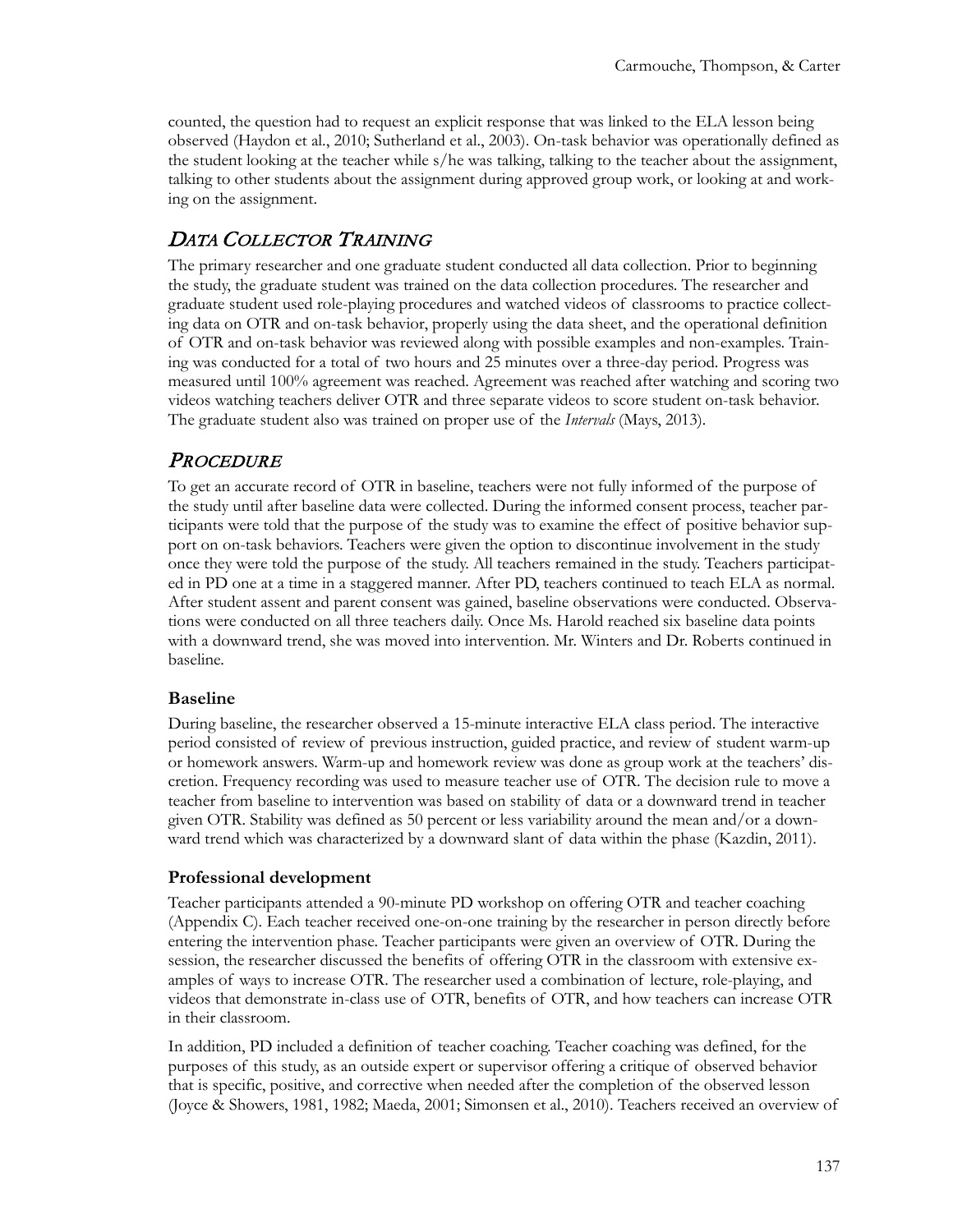teacher coaching, including goal setting criteria and teacher coaching procedures. The combination of this 90-minute PD session and subsequent coaching sessions incorporated the critical components of coaching identified by Kretlow and Bartholomew (2010). The critical components of coaching include (a) highly engaged, instructive training session(s); (b) follow-up observations; and (c) specific feedback to include sharing of observational data and self-evaluation. During PD, teachers had the option of choosing which video conferencing application they would be most comfortable using. The teachers then had the opportunity to ask questions following the 90-minute training session.

#### **Coaching**

During this 15-minute interactive ELA period, teachers engaged in a review of previous instruction, guided practice, review of student answers, and games covering previously taught materials. After every other session, the researcher had a coaching session with the teacher. This coaching session took place via Skype or Facetime video conferencing by telephone, tablet, or computer after school hours at a time agreed upon by both researcher and teacher participant.

#### **Maintenance**

To determine if OTR techniques maintained over time, maintenance data were collected in each teacher's class one week after data collection ended for the student in that teacher's class. Teacher coaching was not conducted during the week prior to maintenance data collection. One maintenance data point was collected at individual times based at the end of data for collection for each teacher.

### INTEROBSERVER AGREEMENT

Interobserver agreement (IOA) was collected by a graduate assistant distributed evenly across phases and participants for teacher OTR (40.0%) and student on-task (37.5%) behavior data collection (Kennedy, 2005). The graduate assistant collected all IOA data by viewing video recorded classroom instruction. IOA for frequency of OTR was collected using total agreement and yielded a mean of 94.0 percent (range of 83.0% - 100.0%) agreement (Kennedy, 2005). For Ms. Harold, IOA for OTR was assessed for 42.0 percent ( $n = 5$ ) of classroom and video recorded observations with 95.2 percent agreement (range 88.0% - 100.0%). For Mr. Winters, IOA for OTR was assessed for 43.0 percent ( $n = 6$ ) of classroom and video recorded observations with 93.3% agreement (range 83.0% -100.0%). For Dr. Roberts, IOA for OTR was assessed for 35.2 percent ( $n = 6$ ) of classroom and video recorded observations with 94.0 percent agreement (range 87.0% - 100.0%). All OTR IOA data were collected via video recording by the graduate assistant. The graduate assistant watched the videos chosen for IOA and scored the frequency of OTR. When possible, the researcher and graduate assistant watched the videos together and scored the frequency of teacher given OTR.

Interobserver agreement for on-task behavior (Appendix B) was calculated using point-by-point agreement (Kennedy, 2005). Point-by-point agreement was calculated by the number of agreements divided by the number of agreements plus disagreements multiplied by 100.0 percent. IOA for student on-task behavior generated a mean of 91.5 percent (range of 74.0% - 100.0%) agreement. For Anthony, IOA for on-task behavior was assessed for 41.7 percent ( $n = 5$ ) of video recorded observations with 82.2 percent agreement (range 74.0% - 98.0%). For Jordan, IOA for on-task behavior was assessed for 41.7 percent ( $n = 5$ ) of video recorded observations with 97.4 percent agreement (range 96.0% - 99.0%). For Emily, IOA for on-task behavior was assessed for 35.7 percent (n = 5) of video recorded observations with 94.0 percent agreement (range 80.0% - 100.0%). For Elijah, IOA for ontask behavior was assessed for 35.7 percent ( $n = 5$ ) of video recorded observations with 82.2 percent agreement (range 74.0% - 98.0%). For Michael, IOA for on-task behavior was assessed for 35.3 percent ( $n = 6$ ) of video recorded observations with 95.2 percent agreement (range 90.0% - 99.0%). For Simon, IOA for on-task behavior was assessed for 35.3 percent  $(n = 6)$  of video recorded observations with 97.8 percent agreement (range 97.0% - 100.0%). IOA for on-task behavior was completed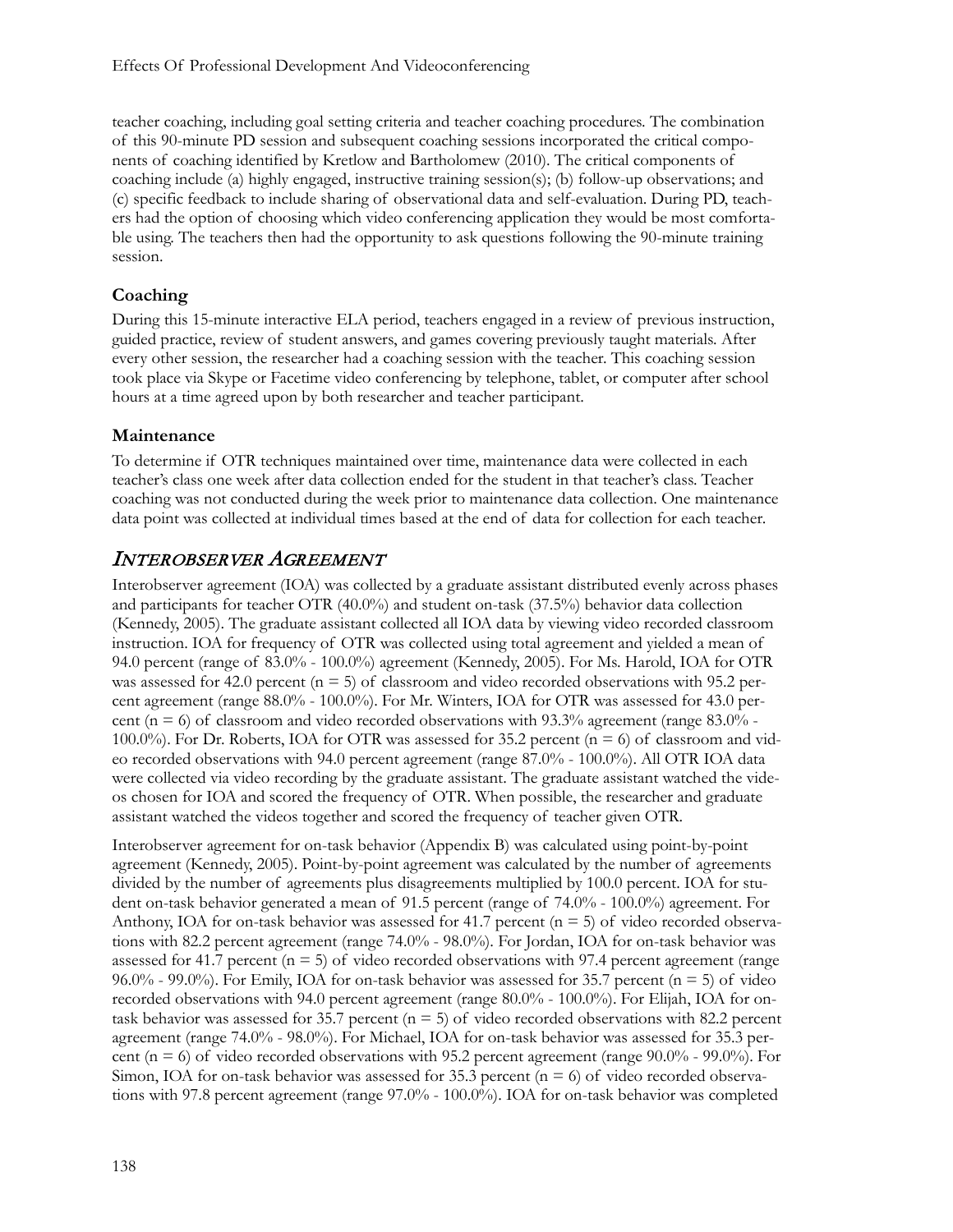by synchronously taking observational data using the mobile application to cue the 10 second intervals and the data collection sheet. The observation period was synchronized by both observers counting down from three to begin each observation period on the Intervals application.

## TREATMENT FIDELITY

Teachers received PD individually to maintain the independence of the tiered legs of the multiple baseline design. It was important for each teacher's PD to be consistent, so treatment fidelity was assessed on 33 percent of PD sessions. Each session was recorded using a video recorder. A graduate assistant watched 33 percent of PD sessions, one entire session for one teacher, and scored fidelity using the PD treatment fidelity checklist. Dividing the number of PD steps correctly completed by the total number of PD steps expected for the PD session and multiplying by 100 percent calculated PD fidelity. Treatment fidelity for PD was 100 percent.

To ensure that coaching sessions were implemented as designated, a graduate assistant collected fidelity of the researcher's implementation of coaching sessions. Each coaching session was recorded using QuickTime audio. A graduate assistant listened to 33 percent of coaching sessions and scored fidelity using the coaching treatment fidelity checklist; the graduate assistant scored one coaching session per teacher for fidelity of implementation (Appendix D). Coaching fidelity was calculated by dividing the number of coaching steps correctly completed by the total number of coaching steps expected for the coaching feedback session and multiplying by 100 percent. Treatment fidelity collection was at 100 percent.

# DATA ANALYSIS

Visual analysis was used to assess the effects that PD with virtual coaching with video conferencing had on teacher given OTR and student on-task behavior. Within- and between-phase data patterns were examined, and the following criteria were used to determine if there was a functional relation between the independent and dependent variables: (a) level: mean score for the data within each phase; (b) immediacy of effect: the change in level during the time of onset or termination of a phase; (c) overlap: the number of data points from one phase that overlaps with data from the previous phase; and (d) variability: the degree to which individual data points deviate from the overall trend (Alberto & Troutman, 2012; Kazdin, 2011).

Anecdotal notes were kept on data collection sheets; the researcher kept anecdotal notes on student behavior, teacher reprimands, and disciplinary interactions. These notes were analyzed to report classroom climate, student behaviors, and negative and positive teacher/student interactions.

# **RESULTS**

# TEACHER OTR OUTCOMES

Teacher participant outcomes can be found in Figure 1. During baseline, Ms. Harold displayed a decreasing trend; a decreasing trend is a downward pattern in the data within a phase (Figure 1). Her scores ranged from  $0 - 13$  ( $M = 6$ ) OTR per 15-minute session during baseline. Ms. Harold's goal following PD was 9 OTR per 15-minute session. Once PD and coaching were introduced, Ms. Harold's data path showed an immediate change in level ( $M = 6$  to  $M = 19$ ) and trend. The intervention data ranged from 10 - 30 ( $M = 19$ ) OTR per 15-minute session, with 17 percent overlapping data. One maintenance data point was collected. Ms. Harold's OTR at maintenance was 21 OTR per 15 minute session, which was higher than her mean OTR during intervention.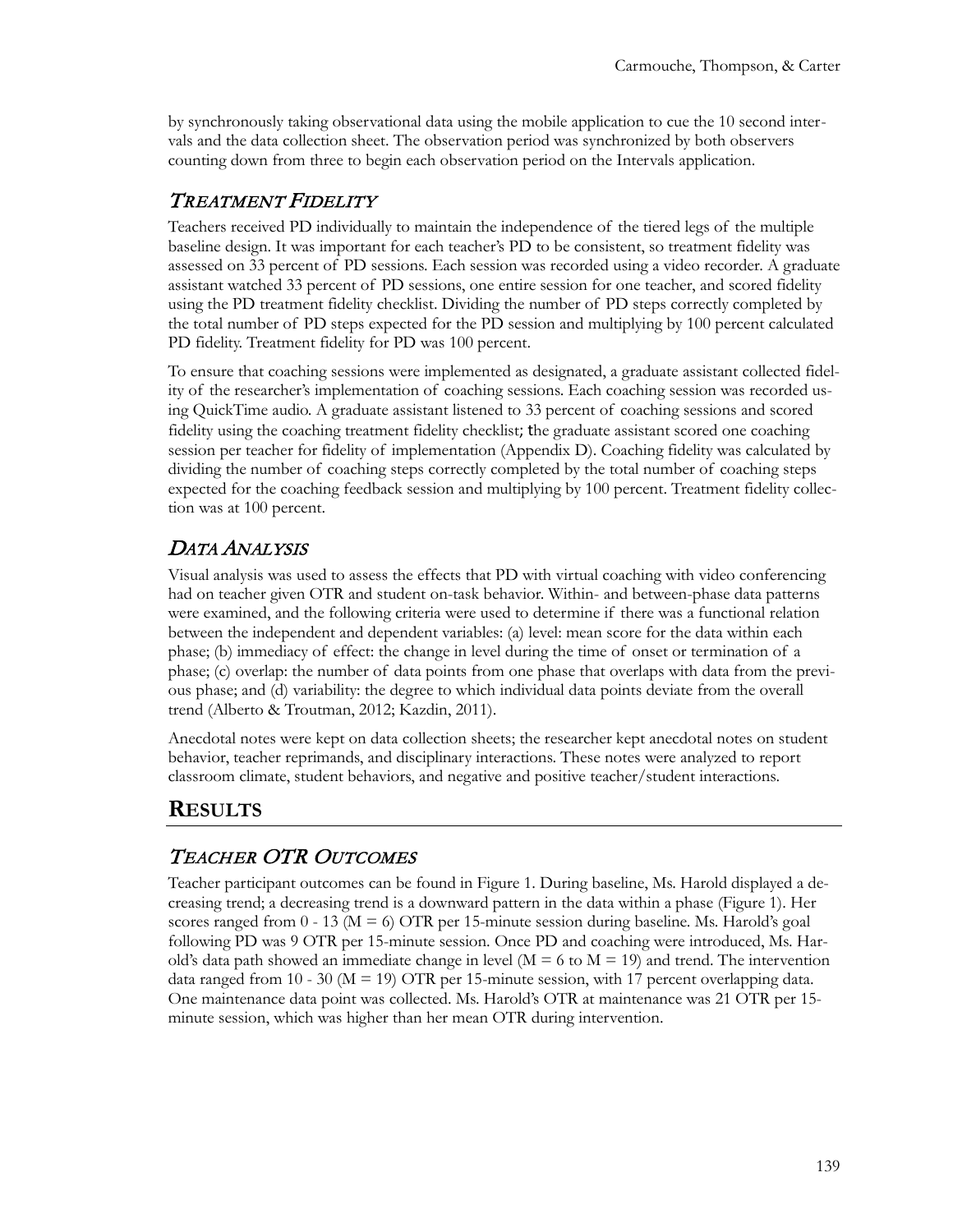



During baseline, Mr. Winters displayed stable data and a decreasing trend. His scores ranged from 5 - 20 (M = 11) OTR per 15-minute session. Based on his mean OTR during baseline, Mr. Winters' goal was set at 14 OTR per 15-minute session. Once coaching was introduced, Mr. Winters' data path showed a change in level ( $M = 11$  to  $M = 22$ ) and trend, with 40.0 percent overlapping data. The data ranged from  $14 - 29$  (M = 22) OTR per 15-minute session. During maintenance, Mr. Winters gave 21 OTR for the session, a score very close to his intervention mean.

During baseline, Dr. Roberts displayed a decreasing trend. His scores ranged from  $0 - 13$  (M = 4) OTR per 15-minute session. During intervention, Dr. Roberts' goal OTR per 15-minute session was set at 7. Once coaching was introduced, Dr. Roberts' data path showed an immediate change in level  $(M = 4$  to  $M = 25)$ , trend. The data ranged from 21-30 ( $M = 25$ ) OTR per 15-minute session. There were no overlapping data. During maintenance, Dr. Roberts displayed 13 OTR per 15-minute session.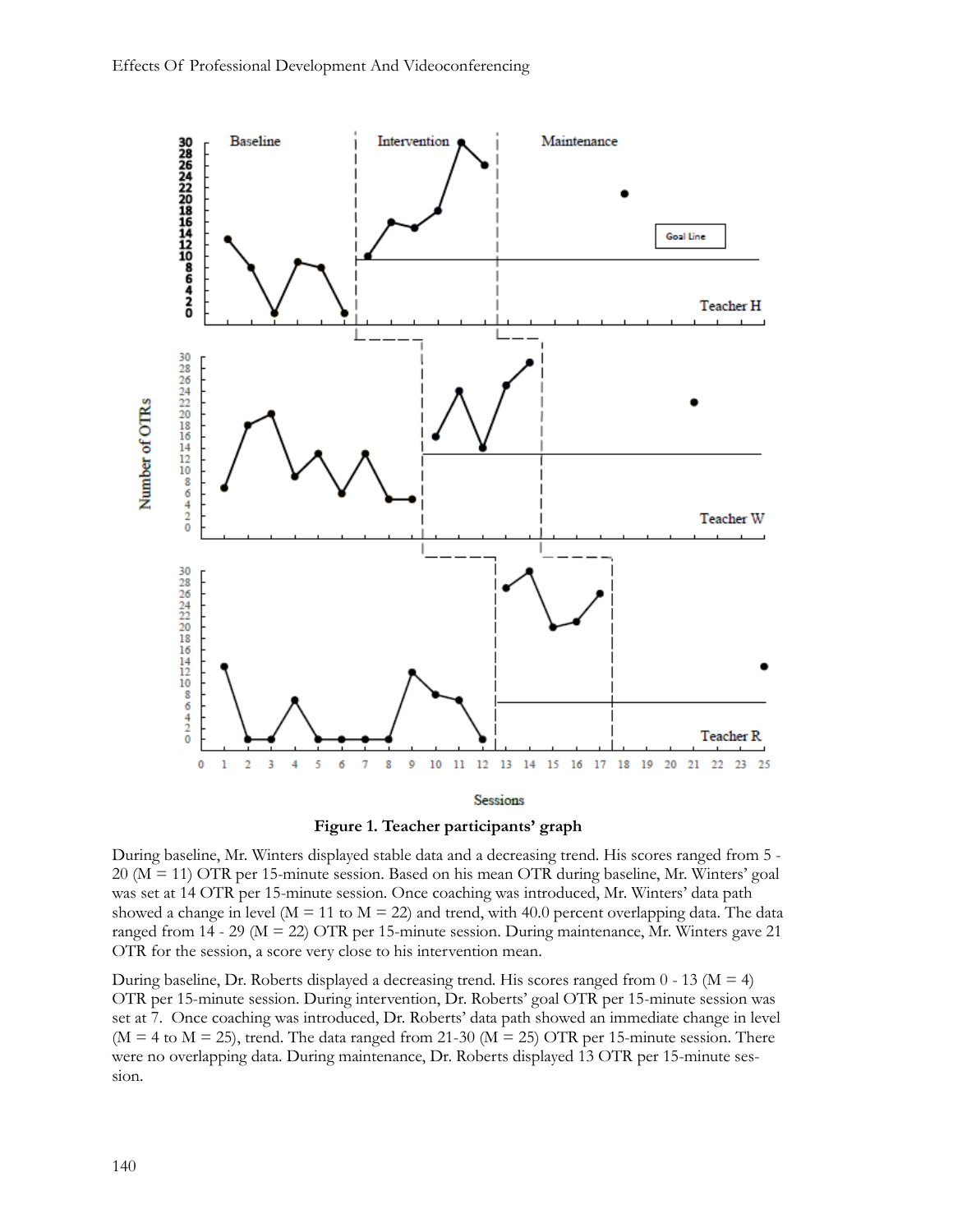#### STUDENT OUTCOMES

Student participant outcomes can be found in Figure 2. Ms. Harold's students displayed variable ontask interval percentages in baseline and intervention. Antony had a baseline range of 46.0 percent – 84.0 percent of on-task intervals ( $M = 66.7\%$ ) and during intervention his on task behavior ranged from 44.0 percent – 100.0 percent ( $M = 73.6\%$ ). During baseline, Jordan displayed an on-task percentage of interval range of 0.0 percent – 54.0 percent ( $M = 33\%$ ) and during intervention he had a range of 27.0 percent – 89.0 percent ( $M = 51.3\%$ ). Maintenance data were not collected on student participants.



![](_page_14_Figure_4.jpeg)

Mr. Winters' students displayed variable and unstable on-task interval percentages during baseline. Emily had a baseline range of 0.0 percent – 57.0 percent of on-task intervals  $(M = 31.6\%)$ ; she dis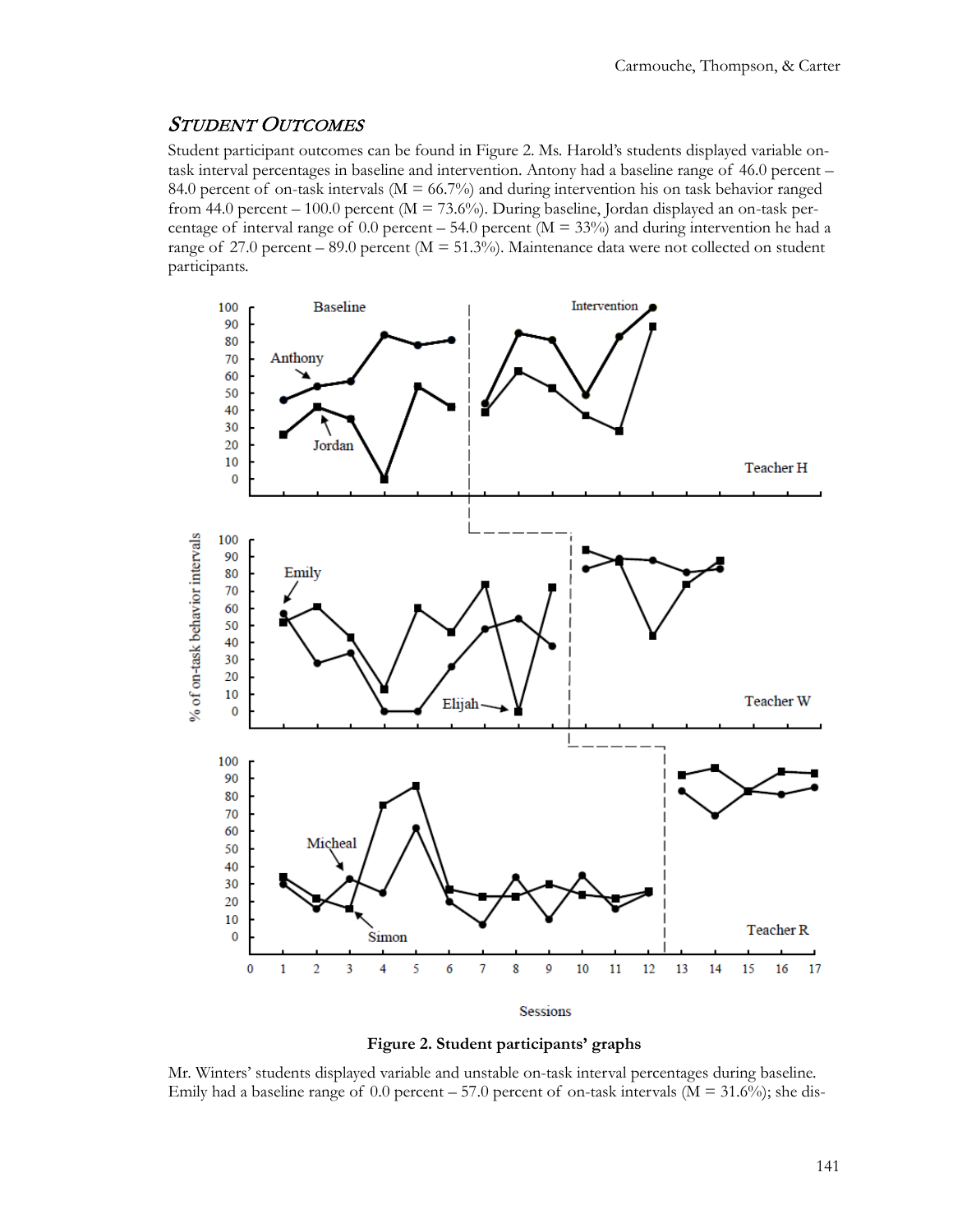played stability and an increase in trend during intervention with a range of 44.0 percent – 100.0 percent of on-task intervals ( $M = 73.6\%$ ). Elijah displayed a baseline range of 0.0 percent – 74.0 percent of on-task intervals ( $M = 46.7\%$ ); he displayed stability and an increase in trend during intervention with a range of 44.0 percent – 94.0 percent of on-task intervals ( $M = 77.4\%$ ).

Dr. Roberts' students displayed variable and unstable on-task interval percentages during baseline. Michael had a baseline range of 7.0 percent – 62.0 percent of on-task intervals ( $M = 26\%$ ); he displayed stability and an increase in trend during intervention with a range of 69.0 percent – 85.0 percent of on-task intervals ( $M = 80.2\%$ ). Simon displayed a baseline range of 16.0 percent – 86.0 percent of on-task intervals ( $M = 34.8\%$ ); he also displayed stability and an increase in trend during intervention with a range of 83.0 percent – 96.0 percent of on-task intervals ( $M = 91.6\%$ ).

# SOCIAL VALIDITY ON OTR

On the OTR questionnaire, each of the teachers either agreed or strongly agreed with the following statements: "Most teachers would find OTR appropriate for behavior problems," "Most teachers would find OTR suitable to increase on-task behavior," "OTR is consistent with things I have used in my classroom," "OTR was a fair way to handle the child's problem behavior," "OTR is reasonable for the off-task behavior described," and "I liked the procedures used in this intervention." All participant teachers strongly agreed with the following statement: "I would be willing to use OTR in the classroom setting."

The participants strongly disagreed with the statement "I would NOT suggest the use of OTR to other teachers." Two teachers strongly disagreed and one disagreed that "OTR would NOT be appropriate for a variety of children."

Questions on the survey about the teachers' observations of their students' response to the intervention varied. For all six students, the teachers either agreed or strongly agreed with the following statement: "Increased OTR would be an acceptable intervention for the child's problem behavior." Participants strongly disagreed that "Overall, OTR would NOT be beneficial for the child" for five of the six students. Participants also either strongly disagreed or disagreed, for five of the six students that "OTR would result in negative side effects for the child." In addition, teachers concluded they either agreed or strongly agreed that "OTR was a good way to handle this child's behavior problem" and "OTR would prove effective in changing the child's problem behavior" for five of the six students.

## SOCIAL VALIDITY ON VIRTUAL COACHING WITH VIDEOCONFERENCING

Participants completed a virtual coaching survey. Two participant teachers strongly agreed and one teacher agreed with the following statements: "Coaching to increase OTR in the classroom is an acceptable form of teacher training," "Virtual teacher coaching using video conferencing is an acceptable form of professional development," "I would recommend virtual coaching to other teachers," and "Virtual coaching would be effective to improve a variety of teaching practices." Two of the three teachers strongly disagreed, and one disagreed with the following statements: "The time spent on virtual coaching was NOT acceptable" and "I would NOT be willing to participate in virtual coaching to develop another instructional skill." One teacher wrote the following comment in the open-ended section, "The coaching experience added value to my classroom; the introduction of OTR, increased on-task behavior for all of my students. Using OTR in my class has also increased my familiarity with other PBIS strategies. I would be interested in a coaching experience using one of the other strategies because of the success I achieved with OTR." Another teacher added, "Although I enjoyed the experience, I think that my instructional technique and my students would benefit from a longer coaching intervention. I wish this study could be a year long." The final teacher included in the study commented that "The functionality of the digital camera was an issue, at times teachers had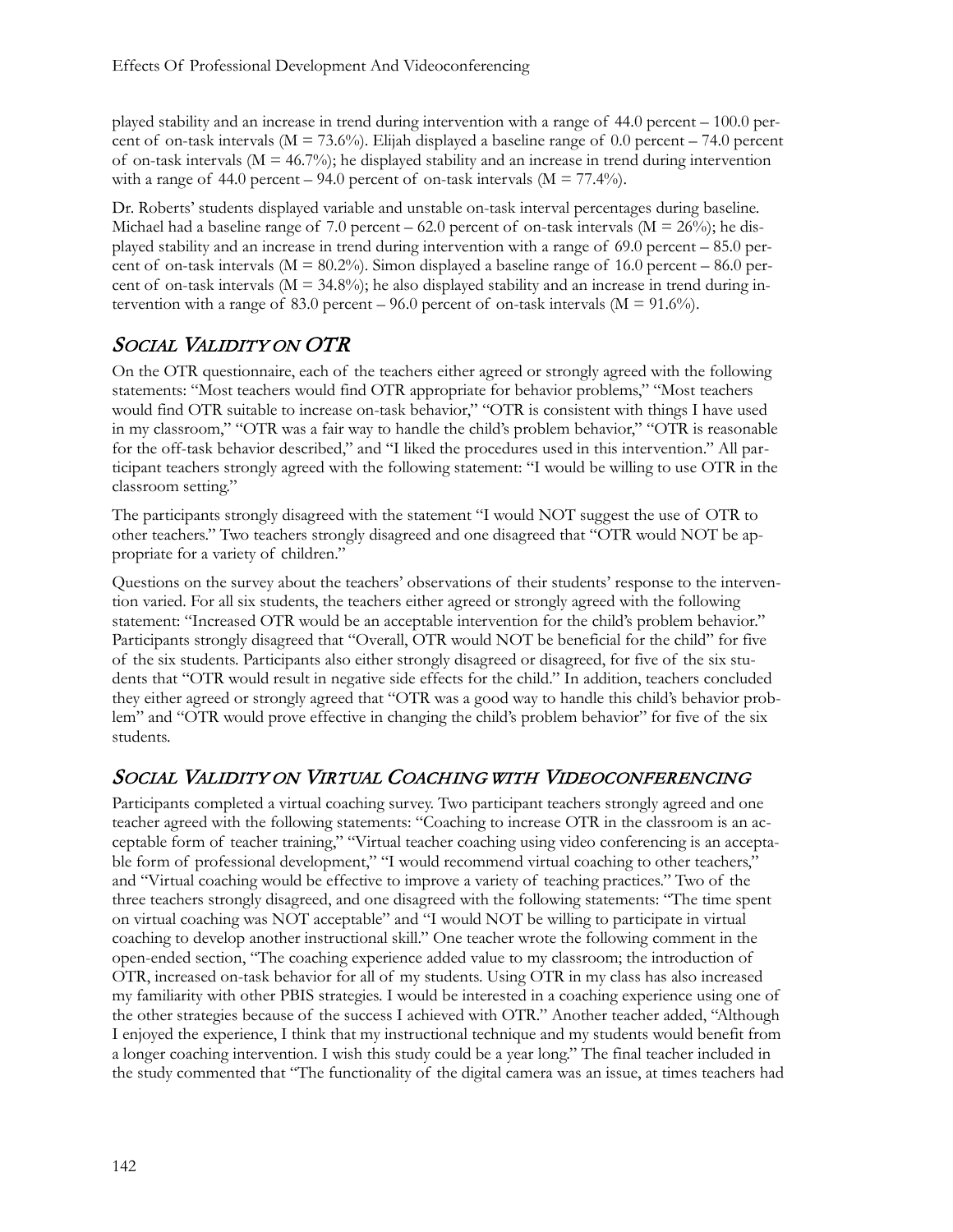to share a camera." and added, "Overall, I really enjoyed being a part of the study and learned a great deal about my practice and how to improve it."

# **DISCUSSION**

The purpose of this study was to investigate the effects of PD along with virtual coaching on special education teachers' increase in an evidence-based practice, OTR. This study also sought to investigate the effect increased OTR would have on students with E/BD who display chronic off-task behavior. In general, the findings indicated that PD and virtual coaching resulted in a change in teacher OTR but not student on-task behavior.

# TEACHER RESULTS

A functional relationship was observed between the implementation of PD and virtual coaching and an increase in teacher given OTR. All three teachers' data showed an immediate change in level after PD and coaching. One teacher showed high levels of OTR during baseline during certain classroom activities, such as game playing and reviewing homework on the board, and low levels during seatwork. With the onset of PD and virtual coaching, his data path became less variable. Although the teachers' baseline data were not always consistent, all teachers met their OTR goal on each intervention session. The findings of this study are consistent with previous research, indicating that PD and teacher coaching can have an immediate effect on the implementation of evidence-based strategies (Bethune & Wood, 2013; Kretlow et al., 2012; Simonson et al., 2010; Sutherland et al., 2000). Like other successful studies, this study used PD and teacher coaching as a package; therefore, these positive results were not surprising. However, it was unclear whether such positive results could be maintained if coaching was delivered through videoconferencing content. Not only were teachers able to learn and use the targeted practice, but teacher feedback also indicated that virtual coaching was an acceptable.

Importantly, teachers also noted that they appreciated the flexibility offered by videoconferencing. All teachers participated in PD and virtual coaching before or after school hours, as mandated by one school principal. Two teachers were housed at the school with this principal. For consistency of intervention, the researcher only worked with all three teachers on this schedule. Teachers were willing to participate on this schedule and voiced that it was very convenient, even coaching on the weekends from home or on a weekend trip in one instance. That said, it cannot be assumed that all teachers would be willing to participate in PD and coaching during off hours. Technology allowed for this flexibility and for teachers to receive useful information on their own schedule and without interfering with school day commitments.

One maintenance data point was collected one week after the cessation of the coaching intervention. All teachers met their intervention goal during maintenance. Maintenance data and responses to the social validity surveys suggest that teachers felt like this was a worthwhile intervention and would continue to use it without coaching. Similar studies that collected maintenance data 5-7 days after the conclusion of intervention have shown that teachers maintain evidence-based strategies at goal levels after coaching ended (Bethune & Wood, 2013; Codding et al., 2005; Duchaine et al., 2011). Other researchers have shown positive maintenance results as far as three months after the intervention (Miller et al., 1991; Thompson, Marchant, Anderson, Prater, & Gibb, 2012).

# STUDENT RESULTS

Student data did not exhibit the favorable results that teacher data did. While student data showed a demonstration of effect and one replication, the conclusion must be made that there was no functional relationship. According to Kratochowill et al. (2010), a demonstration and two replications are necessary to claim a function relation. Similar results have been reported in prior research studies. For example, Duchaine and colleagues (2011) found that the collection of on-task behavior of ran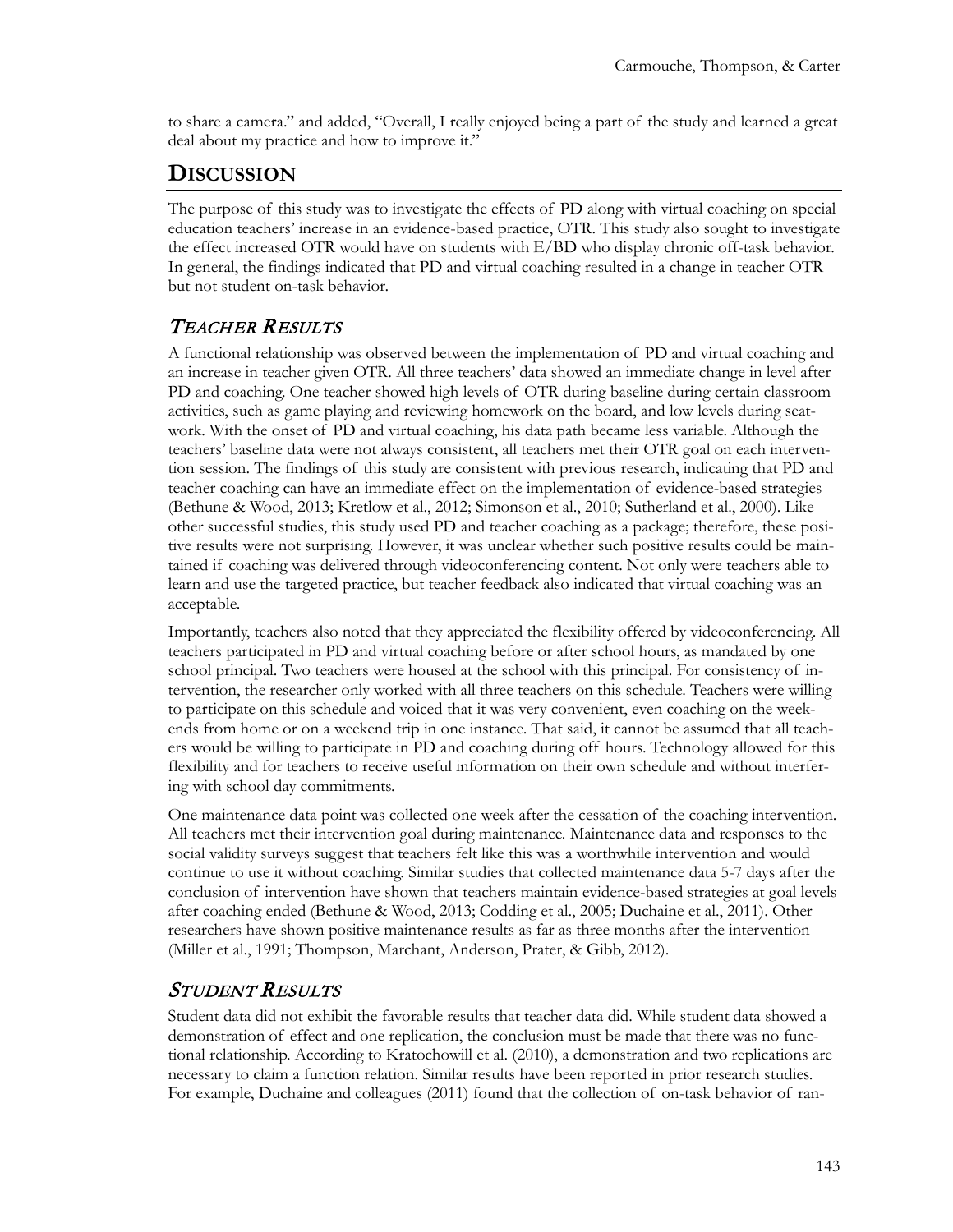dom students during observations did not produce a functional relation between the coaching of behavior specific praise statements and on-task behavior of students. Gregory et al. (2014) saw only a modest shift in student engagement after implementing the My Teaching Partner – Secondary program intervention.

If student data in Ms. Harold's class had been stable, a functional relationship could have been observed. The students in Ms. Harold's class demonstrated significant behavioral difficulties during baseline and intervention. Her classroom management style may have played a role in her students' variable on-task behavior. Ms. Harold presented loud and sometimes negative interactions with her students, and they did not respond well to this discipline style. This has also been reported in the literature (Newberry & Davis, 2008). Although baseline data were variable, the students in Mr. Winters and Dr. Robinson's classes showed an increase in trend with the onset on teacher given OTR. These results suggest that OTR is an intervention that could have more successful results with students who display less challenging behaviors or with teachers who display more positive interactions with students.

# SOCIAL VALIDITY

Teachers reported that OTR was an appropriate intervention to respond to their students' off-task behavior. Moreover, they reported that they would continue to use OTR in their classrooms and that it would be beneficial to students both academically and behaviorally. Overall, teachers strongly agreed that OTR is effective in changing students' challenging behaviors. Positive social validity for OTR in coaching studies has been reported in previous studies. For example, Simonsen et al. (2010) reported that overall teachers responded that the intervention increased appropriate behaviors in their classrooms, was relatively easy to implement, and should be recommended to other schools for teacher training. Teachers also reported that virtual coaching would be an acceptable form of PD and did not take more time than they were willing to spend to improve their practice. They agreed that virtual coaching would be an effective way to improve a variety of classroom practices and that they would recommend it to other teachers.

One teacher reported that he had some complications with the video recording technology. At times the teacher reported that his camera would not record or would cut off during the 15-minute session and the session would end up in two or three sections. The teacher also reported that uploading to the encrypted site often took a long time and was inconvenient. It is recommended that researchers consider investing in high quality video equipment. Although teachers received training on the operation of the equipment, refresher training on equipment use would be beneficial to teacher participant and researcher. Moreover, such technology-based interventions may be restricted in contexts that do not have reliable networking capabilities. Although access to the Internet is constantly growing, there are still many areas that continue to lack consistent, high quality accessibility (NCES, 2007).

# LIMITATIONS AND IMPLICATIONS FOR FUTURE RESEARCH

Several limitations in this study are important to discuss. First, the three teacher participants in this study were housed in two different schools. Ideally, all teachers involved would be housed at separate schools. The two teachers housed in the same building were asked not to discuss the intervention until intervention was complete. The staggered implementation helped to control for contamination, maturation, and history, but using teachers in different buildings would reduce the possibility of training carryover. Another population sample limitation included the fact that there was only one female teacher and one female student. Future researchers should vary the gender mix of participants.

Second, teachers voiced in the social validity survey that the intervention was not long enough. Although the intervention met standards for single case research (Kratochwill et al., 2010), teachers felt that more time receiving virtual coaching could have produced more time to introduce different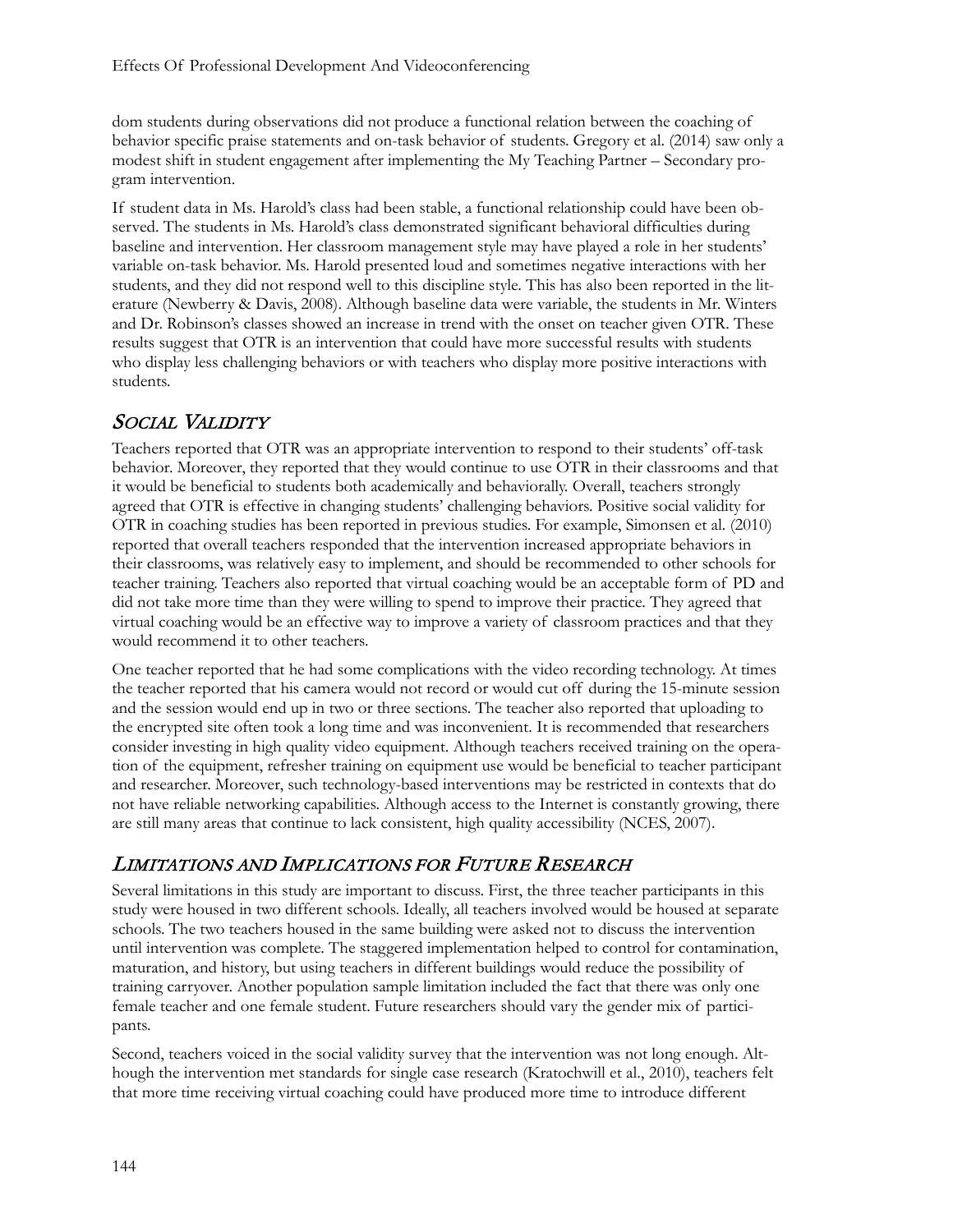methods to increase OTR, such as choral responding, use of individual white boards, yes/no popsicle sticks, and other ways to engage students to respond.

Third, a classroom assessment tool could be used before baseline begins to assess the teacher's classroom interactions, such as the *Classroom Assessment Scoring System – Secondary* (CLASS-Secondary) (Allen, Pianta, Gregory, Mikami, & Lun, 2011). The CLASS – Secondary is an observational teacher assessment tool that captures teacher behaviors that describe the classroom climate, such as positive and negative teacher/student interactions. Armed with information from a measure like the CLASS-Secondary, the researcher could make both design and implementation decisions about how the intervention may be affected by the teacher's existing classroom management style.

Fourth, future researchers should consider collecting data on academic information such as the number of correct responses in addition to on-task behavior. Adding this number of correct responses to a study of this nature would require the researcher to collect permanent products from students to score correct answers. Data collected on correct responses may give teachers an idea of how prepared students are for upcoming classroom assessments. Teachers may also use this information to group students according to ability for re-teaching and enrichment.

Finally, studying students with disabilities other than E/BD and even students without disabilities may give important information on how OTR works with other populations. Duchaine and colleagues' (2011) intervention was conducted in a co-taught classroom with students with and without disabilities and did not show a functional relation, but they used a random sampling of students. If researchers concentrate on a particular disability or challenging behavior, the field could learn more about what kinds of students are helped the most by OTR.

# **CONCLUSION**

The increased OTR for all three teachers using PD along with virtual teacher coaching indicates that the intervention may be useful in offering instruction to students with E/BD who display chronic off-task behavior, although this study failed to show a functional relation in student on-task behavior. OTR is an evidence-based practice, and further investigation may lead researchers to know what population receives benefits the most from its use and would be valuable to special education. Social validity measures support the study's findings that teachers also report that virtual coaching and OTR are worthwhile interventions to be used to improve teacher practice and student behaviors. The use of technology frees teacher participants to improve practice at their own pace and at times convenient for them.

### **REFERENCES**

- Alberto, P. A., & Troutman, A. C. (2012*). Applied behavior analysis for teachers*. Upper Saddle River, NJ: Pearson Higher Ed.
- Allen, J. P., Pianta, R. C., Gregory, A., Mikami, A. Y., & Lun, J. (2011). An interaction-based approach to enhancing secondary school instruction and student achievement. *Science*, *333*, 1034-1037. <https://doi.org/10.1126/science.1207998>
- Aguilar, E. (2013). *The art of coaching: Effective strategies for school transformation*. San Francisco, CA: John Wiley & Sons.
- Baggerman, M. A., Ault, M. J., Collins, B. C., Spriggs, A. D., & Slocum, V. (2015). The effect of coaching on a faith community volunteer's use of effective teaching behaviors. *Research and Practice for Persons with Severe Disabilities*, *40*(4), 294-306. <https://doi.org/10.1177/1540796915602479>
- Bethune, K. S., & Wood, C. L. (2013). Effects of coaching on teachers' use of function-based interventions for students with severe disabilities. *Teacher Education and Special Education: The Journal of the Teacher Education Division of the Council for Exceptional Children*, *36*, 97-114. <https://doi.org/10.1177/0888406413478637>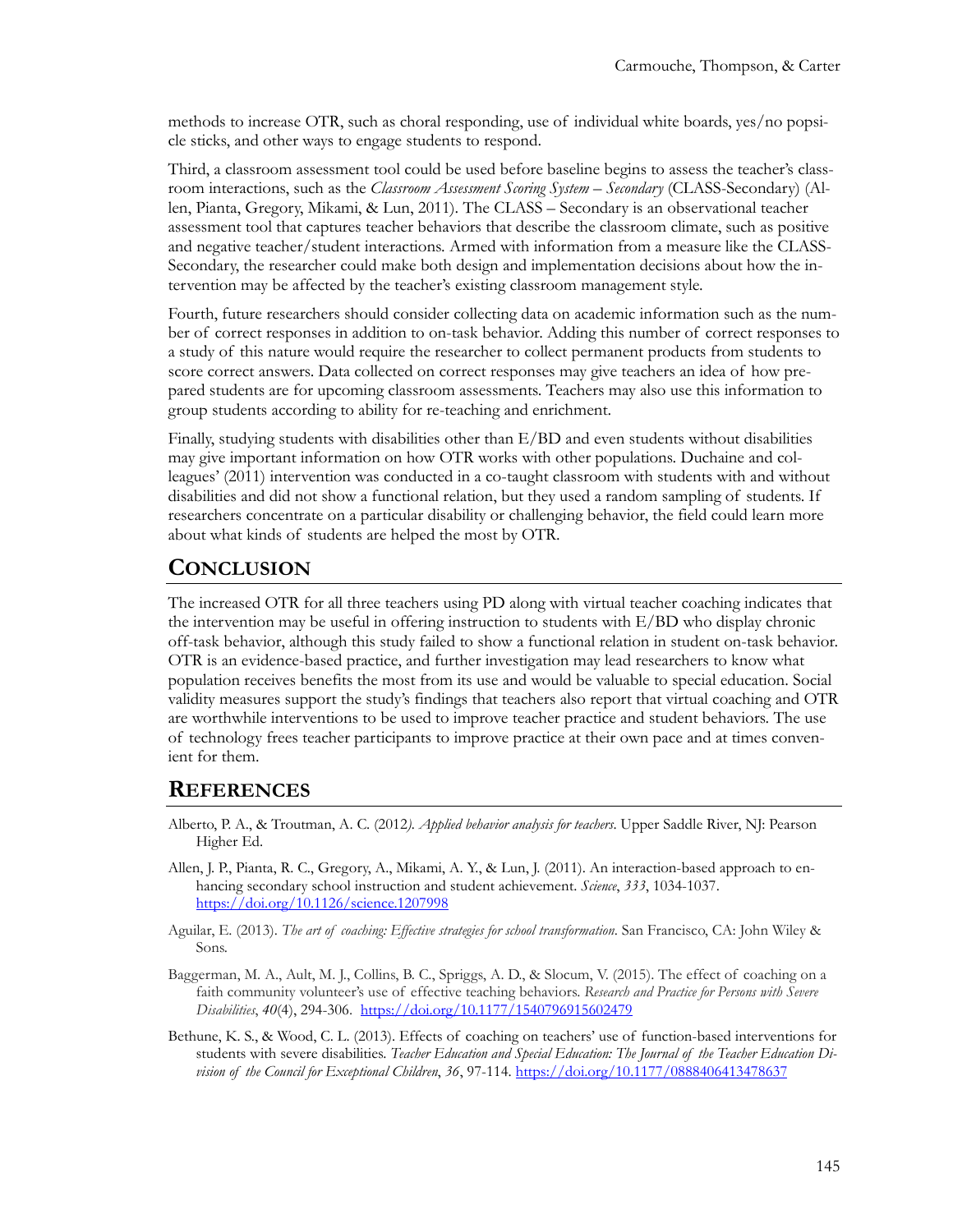- Billingsley, B. S. (1993). Teacher retention and attrition-in special and general education: A critical review of the literature. *The Journal of Special Education*, *27*, 137-174. <https://doi.org/10.1177/002246699302700202>
- Billingsley, B. S. (2004). Special education teacher retention and attrition: A critical analysis of the research literature. *The Journal of Special Education*, *38*(1), 39-55. <https://doi.org/10.1177/00224669040380010401>
- Billingsley, B. S. (2005). *Cultivating and keeping committed special education teachers: What principals and district leaders can do*. Thousand Oaks, CA: Corwin Press.
- Boe, E. E., Bobbitt, S. A., Cook, L. H., Whitener, S. D., & Weber, A. L. (1997). Why didst thou go? Predictors of retention, transfer, and attrition of special and general education teachers from a national perspective. *The Journal of Special Education*, *30*(4), 390-411. <https://doi.org/10.1177/002246699703000403>
- Bowles, P. E., & Nelson, R. O. (1976). Training teachers as mediators: Efficacy of a workshop versus the bugin-the-ear technique. *Journal of School Psychology*, *14*(1), 15-26. [https://doi.org/10.1016/0022](https://doi.org/10.1016/0022-4405(76)90058-3)- [4405\(76\)90058](https://doi.org/10.1016/0022-4405(76)90058-3)-3
- Capizzi, A. M., Wehby, J. H., & Sandmel, K. N. (2010). Enhancing mentoring of teacher candidates through consultative feedback and self-evaluation of instructional delivery. *Teacher Education and Special Education: The Journal of the Teacher Education Division of the Council for Exceptional Children*, *33*(3), 191-212. <https://doi.org/10.1177/0888406409360012>
- Carnett, A., Raulston, T., Lang, R., Tostanoski, A., Lee, A., Sigafoos, J., & Machalicek, W. (2014). Effects of a perseverative interest-based token economy on challenging and on-task behavior in a child with autism. *Journal of Behavioral Education, 23,* 1-10. [https://doi.org/10.1007/s10864](https://doi.org/10.1007/s10864-014-9195-7)-014-9195-7
- Carnine, D. W. (1976). Effects of two teacher presentation rates on off-task behavior, answering correctly, and participation. *Journal of Applied Behavior Analysis*, *9*(2), 199-206. [https://doi.org/10.1901/jaba.1976.9](https://doi.org/10.1901/jaba.1976.9-199)-199
- Codding, R. S., Feinberg, A. B., Dunn, E. K., & Pace, G. M. (2005). Effects of immediate performance feedback on implementation of behavior support plans. *Journal of Applied Behavior Analysis*, *38*(2), 205-219. [https://doi.org/10.1901/jaba.2005.98](https://doi.org/10.1901/jaba.2005.98-04)-04
- Cross, L. H., & Billingsley, B. S. (1994). Testing a model of special educators' intent to stay in teaching. *Exceptional Children*, *60* (5), 411-421. <https://doi.org/10.1177/001440299406000504>
- Cullinan, D., & Sabornie, E. J. (2004). Characteristics of emotional disturbance in middle and high school students. *Journal of Emotional and Behavioral Disorders*, *12*(3), 157-167. <https://doi.org/10.1177/10634266040120030301>
- Dal Bello, A., Knowlton, E., & Chaffin, J. (2007). Interactive videoconferencing as a medium for special education knowledge acquisition in preservice teacher education. *Intervention in School and Clinic*, *43*(1), 38-46. <https://doi.org/10.1177/10534512070430010501>
- Darling-Hammond, L. (2014). Strengthening clinical preparation: The holy grail of teacher education. *Peabody Journal of Education*, *89*(4), 547-561. <https://doi.org/10.1080/0161956X.2014.939009>
- Duchaine, E. L., Jolivette, K., & Fredrick, L. D. (2011). The effect of teacher coaching with performance feedback on behavior-specific praise in inclusion classrooms. *Education and Treatment of Children*, *34*(2), 209-227. <https://doi.org/10.1080/0161956X.2014.939009>
- Ermeling, B. A., Tatsui, T. T., &. Young, K. R. (2015). Virtual coaching for instructional leaders: A multimethod investigation of technology-enabled external assistance. *Teachers College Record*, 117(11), 110303.
- Gareis, C., & Nussbaum-Beach, S. L. (2008). Electronically mentoring to develop accomplished professional teachers. *Journal of Special Education Leadership, 23*, 14-20.
- Gast, D. L., & Ledford, J. (Eds.). (2010). *Single-subject research methodology in behavioral sciences*. New York City, New York: Routledge.
- George, N. L., George, M. P., Gersten, R., & Grosenick, J. K. (1995). To leave or to stay? An exploratory study of teachers of students with emotional and behavioral disorders. *Remedial and Special Education*, *16*(4), 227- 236. <https://doi.org/10.1177/074193259501600406>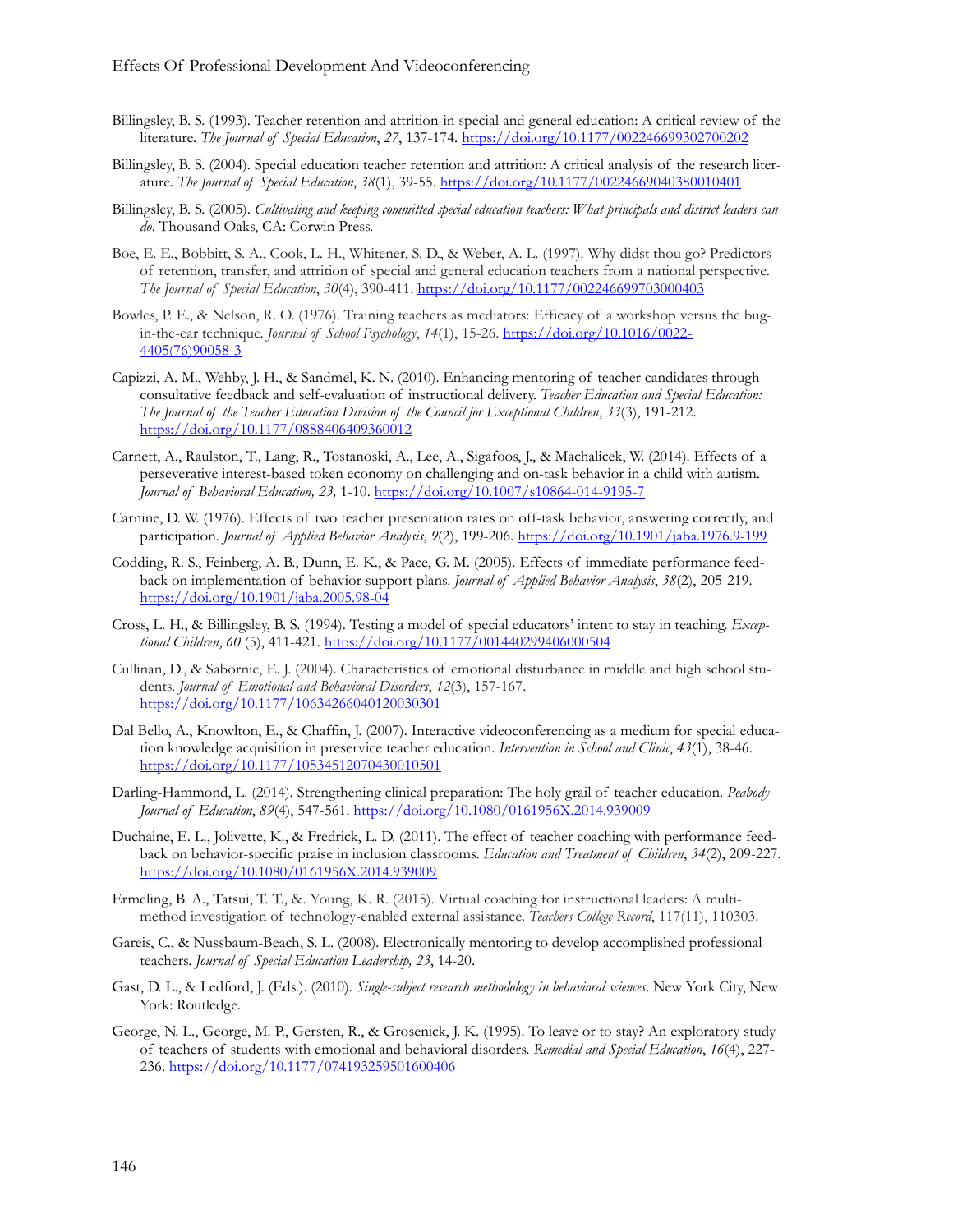- Gersten, R., Keating, T., Yovanoff, P., & Harniss, M. K. (2001). Working in special education: Factors that enhance special educators' intent to stay. *Exceptional Children*, *67*, 549-567. <https://doi.org/10.1177/001440290106700408>
- Goodman, J. I., Brady, M. P., Duffy, M. L., Scott, J., & Pollard, N. E. (2008). The effects of "Bug-in-Ear" supervision on special education teachers' delivery of learn units. *Focus on Autism and Other Developmental Disabilities*, *23*(4), 207-216. <https://doi.org/10.1177/1088357608324713>
- Gourwitz, J. R. (2014). *iPads for students with ASD: Comparing delivery modes for visual activity schedules* (Unpublished doctoral dissertation, University of Central Florida Orlando, Florida).
- Gregory, A., Allen, J. P., Mikami, A. Y., Hafen, C. A., & Pianta, R. C. (2014). Effects of a professional development program on behavioral engagement of students in middle and high school. *Psychology in the Schools*, *51*, 143-163. <https://doi.org/10.1002/pits.21741>
- Gresham, F. M., Lane, K. L., MacMillan, D. L., & Bocian, K. M. (1999). Social and academic profiles of externalizing and internalizing groups: Risk factors for emotional and behavioral disorders*. Behavioral Disorders, 24*(3), 231-245. <https://doi.org/10.1177/019874299902400303>
- Gruenhagen, K., McCracken, T., & True, J. (1999). Using distance education technologies for the supervision of student teachers in remote rural schools. *Rural Special Education Quarterly, 18*(3/4), 58-65. [https://doi.org/10.1177/8756870599018003](https://doi.org/10.1177/8756870599018003-407)-407
- Haydon, T., Conroy, M. A., Scott, T. M., Sindelar, P. T., Barber, B. R., & Orlando, A. M. (2010). A comparison of three types of opportunities to respond on student academic and social behaviors. *Journal of Emotional and Behavioral Disorders, 18*(1), 27-40. <https://doi.org/10.1177/1063426609333448>
- Heafner, T. L., & Petty, T. (2010). Observing graduate interns remotely. *Kappa Delta Pi Record*, *47*(1), 39-43. <https://doi.org/10.1080/00228958.2010.10516559>
- Heafner, T. L., Petty, T. M., & Hartshorne, R. (2011). Evaluating modes of teacher preparation: A comparison of face-to-face and remote observations of graduate interns. *Journal of Digital Learning in Teacher Education*, *27*(4), 154-164. <https://doi.org/10.1080/21532974.2011.10784672>
- Israel, M., Carnahan, C. R., Synder, K. K., & Williamson, P. (2013). Supporting new teachers of students with significant disabilities through virtual coaching: A proposed model. *Remedial and Special Education,* 34, 195- 204*.* <https://doi.org/10.1177/0741932512450517>
- Israel, M., Knowlton, E., Griswold, D., & Rowland, A. (2009). Applications of video-conferencing technology in special education teacher preparation. *Journal of Special Education Technology*, *24*(1), 15-25. <https://doi.org/10.1177/016264340902400102>
- Joyce, B. R., & Showers, B. (1981). Transfer of training: The contribution of "coaching". *Journal of Education, 163*, 63-72. <https://doi.org/10.1177/002205748116300208>
- Joyce, B. R., & Showers, B. (1982). The coaching of teaching. *Educational Leadership, 40*, 4-10.
- Kazdin, A. E. (2011). *Single-case research designs: Methods for clinical and applied settings*. New York, NY: Oxford University Press.
- Kennedy, C. H. (2005). *Single-case designs for educational research*. Boston, MA: Prentice Hall.
- King, B., Radley, K. C., Jenson, W. R., Clark, E., & O'Neill, R. E. (2014). Utilization of video modeling combined with self-monitoring to increase rates of on-task behavior. *Behavioral Interventions*, *29*(2), 125-144. <https://doi.org/10.1002/bin.1379>
- Knight, J., Elford, M., Hock, M., Dunekack, D., Bradley, B., Deshler, D., & Knight, D. (2015). 3 steps to great coaching: A simple but powerful instructional coaching cycle. *Journal of Staff Development: The Learning Forward Journal*, *36*(1), 10-18.
- Kratochwill, T. R., Hitchcock, J., Horner, R. H., Levin, J. R., Odom, S. L., Rindskopf, D. M., & Shadish, W. R. (2010). Single-case designs technical documentation. What Works Clearinghouse. Retrieved from [http://ies.ed.gov/ncee/wwc/pdf/wwc\\_scd.pdf](http://ies.ed.gov/ncee/wwc/pdf/wwc_scd.pdf)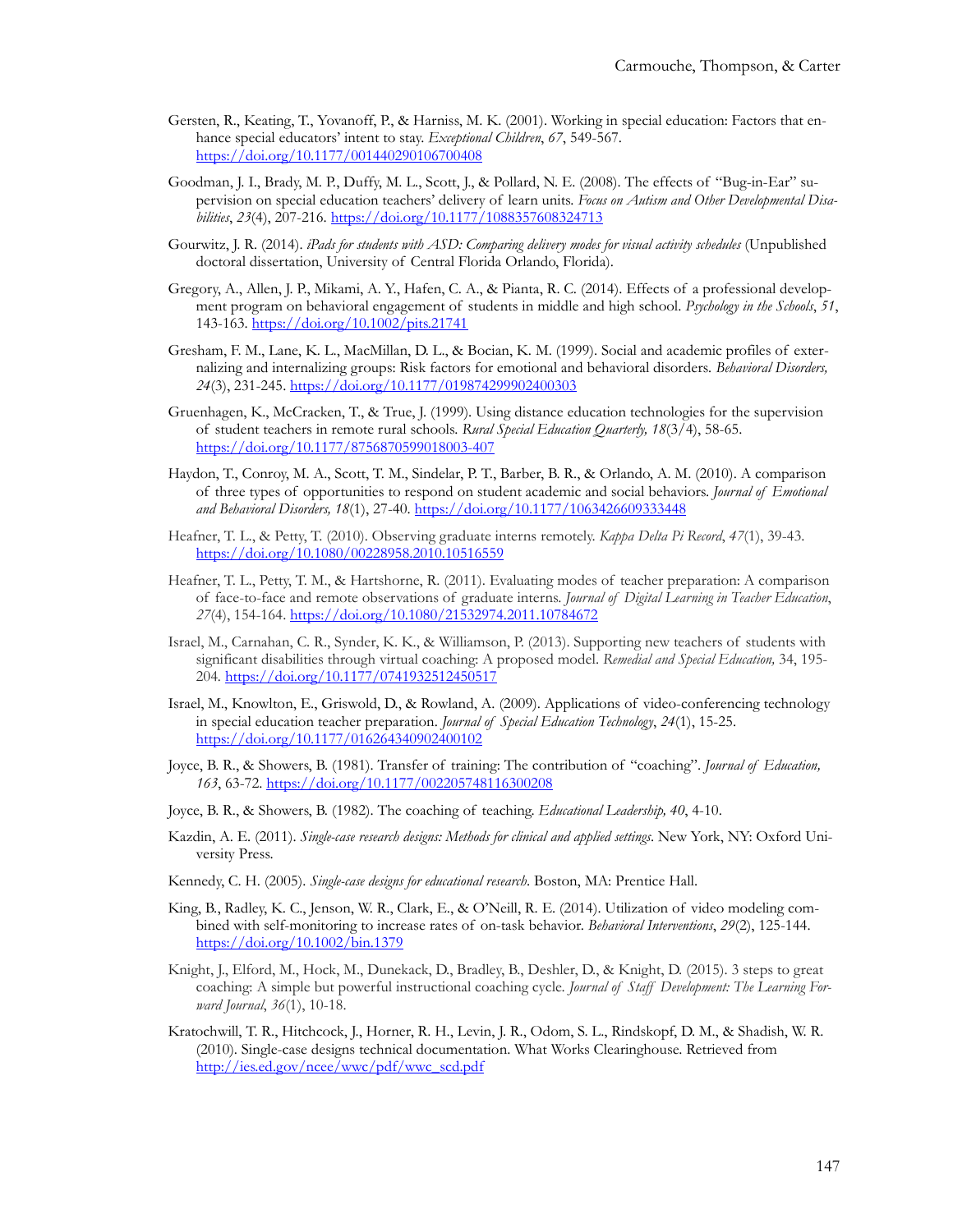- Kretlow, A. G., & Bartholomew, C. C. (2010). Using coaching to improve the fidelity of evidence-based practices: A review of studies. *Teacher Education and Special Education, 33*, 279-299. <https://doi.org/10.1177/0888406410371643>
- Kretlow, A. G., Cooke, N. L., & Wood, C. L. (2012). Using in-service and coaching to increase teachers' accurate use of research-based strategies*. Remedial and Special Education, 33*, 348-361. <https://doi.org/10.1177/0741932510395397>
- Landrum, T. J., Tankersley, M., & Kauffman, J. M. (2003). What is special about special education for students with emotional or behavioral disorders? *The Journal of Special Education*, *37*(3), 148-156. <https://doi.org/10.1177/00224669030370030401>
- Maeda, J. K. (2001). Teacher coaching in physical education: A review. *Physical Educator*, *58*(3), 140-149.
- Martens, B. K., Hiralall, A. S., & Bradley, T. A. (1997). A note to teacher: Improving student behavior through goal setting and feedback. *School Psychology Quarterly*, *12*, 33. <https://doi.org/10.1037/h0088945>
- Mashburn, A. J., Downer, J. T., Hamre, B. K., Justice, L. M., & Pianta, R. C. (2010). Consultation for teachers' and children's language and literacy development during pre-kindergarten. *Applied Developmental Science*, *14*(4), 179-196. <https://doi.org/10.1080/10888691.2010.516187>
- Mays, C. (2013). *elocinSoft Web Site* (Version 2.1) [Mobile application software]. Retrieved from [http://itunes.apple.com](http://itunes.apple.com/)
- McKee, W. T., Witt, J. C., Elliott, S. N., Pardue, M., et al. (1987). Practice informing research: A survey of research dissemination and knowledge utilization. *School Psychology Review, 16*(3), 338-347
- McLeskey, J., Tyler, N. C., & Flippin, S. S. (2004). The supply of and demand for special education teachers: A review of research regarding the chronic shortage of special education teachers. *The Journal of Special Education*, *38*(1), 5-21. <https://doi.org/10.1177/00224669040380010201>
- Miller, S. P., Harris, C., & Watanabe, A. (1991). Professional coaching: A method for increasing effective and decreasing ineffective teacher behaviors. *Teacher Education and Special Education, 14*, 183-191. <https://doi.org/10.1177/088840649101400305>
- National Statistics for Education Statistics. (2007). *The condition of education 2007* (NCES 2007-064). Washington, DC: US. Department of Education. Retrieved from<http://nces.ed.gov/pubs2007/2007064.pdf>
- Newberry, M., & Davis, H. A. (2008). The role of elementary teachers' conceptions of closeness to students on their differential behaviour in the classroom. *Teaching and Teacher Education*, *2*, 1965-1985. <https://doi.org/10.1016/j.tate.2008.02.015>
- Ottley, J. R., & Hanline, M. F. (2014). Bug-In-Ear coaching impacts on early childhood educators' practices and associations with toddlers' expressive communication. *Journal of Early Intervention*, *36*(2), 90-110. <https://doi.org/10.1177/1053815114563614>
- Pianta, R. C., Mashburn, A. J., Downer, J. T., Hamre, B. K., & Justice, L. (2008). Effects of web-mediated professional development resources on teacher-child interactions in pre-kindergarten classrooms. *Early Childhood Research Quarterly*, *23*(4), 431-451. <https://doi.org/10.1016/j.ecresq.2008.02.001>
- Ploessl, D. M., & Rock, M. L. (2014). eCoaching: The effects on co-teachers' planning and instruction. *Teacher Education and Special Education: The Journal of the Teacher Education Division of the Council for Exceptional Children*, 37 (3), 191-215. <https://doi.org/10.1177/0888406414525049>
- Reid, R., Gonzalez, J. E., Nordness, P. D., Trout, A., & Epstein, M. H. (2004). A meta-analysis of the academic status of students with emotional/behavioral disturbance. *The Journal of Special Education*, *38*(3), 130-143. <https://doi.org/10.1177/00224669040380030101>
- Rock, M. L., Gregg, M., Gable, R., Zigmond, N., Blanks, B., Howard, P., & Bullock, L. (2012). Time after time online: An extended study of virtual coaching during distant clinical practice. *Journal of Technology and Teacher Education*, *20*(3), 277-304.
- Rock, M. L., Scheonfeld, N., Zigmond, N., Gable, R. A., Gregg, M., Ploessl, D. M., & Salter, A. (2013). Can you skype me now? Developing teachers' classroom management practices through virtual coaching. *Beyond Behavior*, *22*(3), 15. <https://doi.org/10.1177/107429561302200303>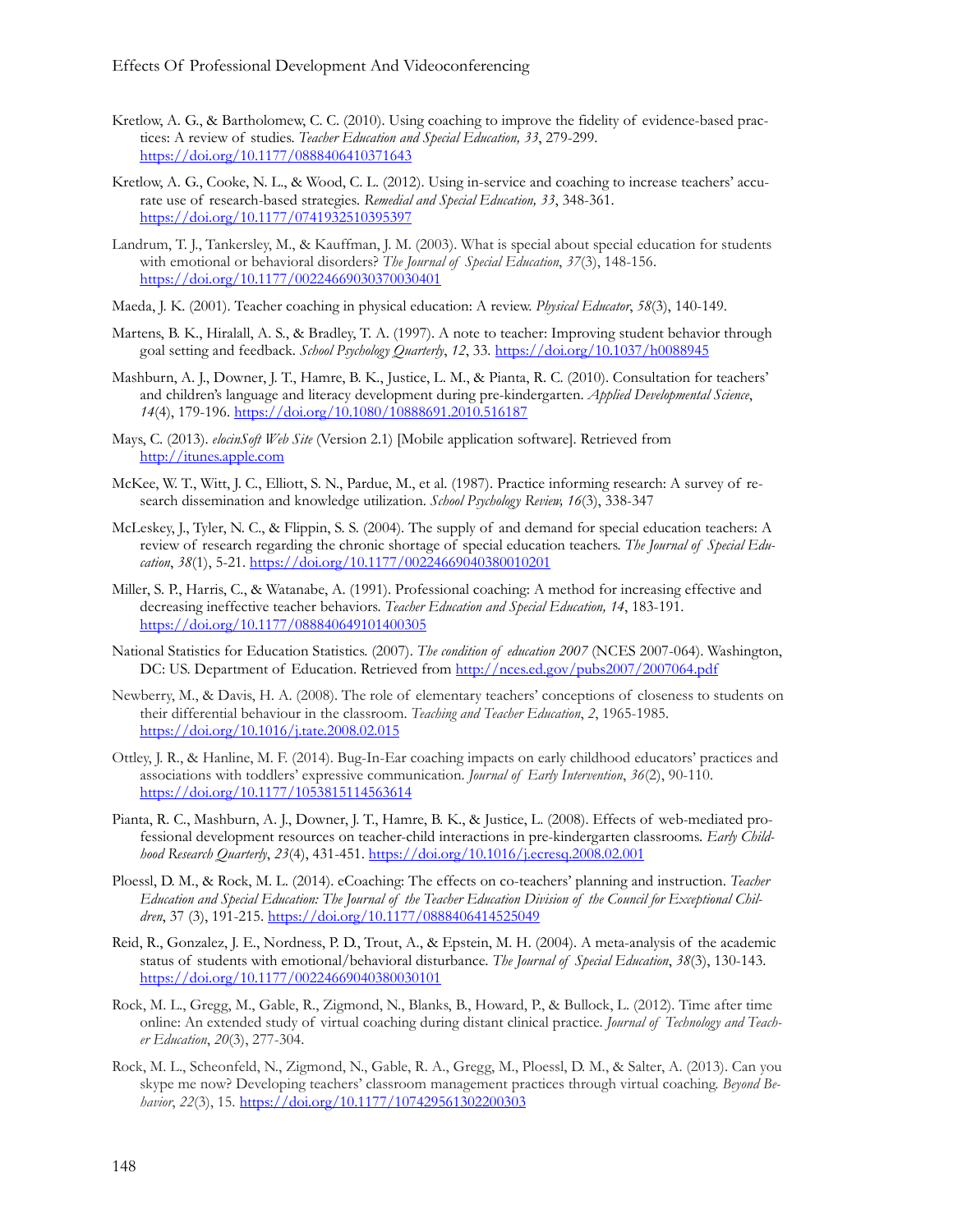- Rock, M. L., Schumacker, R. E., Gregg, M., Howard, P. W., Gable, R. A., & Zigmond, N. (2014). How are they now? Longer term effects of eCoaching through online bug-in-ear technology. *Teacher Education and Special Education: The Journal of the Teacher Education Division of the Council for Exceptional Children*, *37*(2), 161-181. <https://doi.org/10.1177/0888406414525048>
- Sailors, M., & Price, L. (2015). Support for the improvement of practices through intensive coaching (SIPIC): A model of coaching for improving reading instruction and reading achievement. *Teaching and Teacher Education*, *45*, 115-127. <https://doi.org/10.1016/j.tate.2014.09.008>
- Scheeler, M. C., Ruhl, K. L., & McAfee, J. K. (2004). Providing performance feedback to teachers: A review. *Teacher Education and Special Education: The Journal of the Teacher Education Division of the Council for Exceptional Children*, *27*(4), 396-407. <https://doi.org/10.1177/088840640402700407>
- Showers, B. (1982). *Transfer of training: The contribution of coaching*. Center for Educational Policy and Management. University of Oregon.
- Simonsen, B., Fairbanks, S., Briesch, A., Myers, D., & Sugai, G. (2008). Evidence-based practices in classroom management: Considerations for research to practice. *Education and Treatment of Children, 31*, 351-380. <https://doi.org/10.1353/etc.0.0007>
- Simonsen, B., Myers, D., & DeLuca, C. (2010). Teaching teachers to use prompts, opportunities to respond, and specific praise. *Teacher Education and Special Education: The Journal of the Teacher Education Division of the Council for Exceptional Children, 33*(4), 300-318. <https://doi.org/10.1177/0888406409359905>
- Smith, S. J., & Israel, M. (2010). E-Mentoring: Enhancing special education teacher induction. *Special Education Leadership*, *23*(1), 30-40.
- Stormont, M., & Reinke, W. M. (2012). Using coaching to support classroom-level adoption and use of interventions within school-wide positive behavioral interventions and support systems, *Beyond Behavior*, 21(2), 11-19.
- Sutherland, K. S., Alder, N., & Gunter, P. L. (2003). The effect of varying rates of opportunities to respond to academic requests on the classroom behavior of students with EBD. *Journal of Emotional and Behavioral Disorders, 11*(4), 239-248. <https://doi.org/10.1177/10634266030110040501>
- Sutherland, K. S., & Wehby, J. H. (2001). Exploring the relationship between increased opportunities to respond to academic requests and the academic and behavioral outcomes of students with EBD: A review*. Remedial and Special Education, 22*(2), 113-121. <https://doi.org/10.1177/074193250102200205>
- Sutherland, K. S., Wehby, J. H., & Copeland, S. R. (2000). Effect of varying rates of behavior-specific praise on the on-task behavior of students with EBD. *Journal of Emotional and Behavioral Disorders*, *8*, 2-8. <https://doi.org/10.1177/106342660000800101>
- Thompson, M. T., Marchant, M., Anderson, D., Prater, M. A., & Gibb, G. (2012). Effects of tiered training on general educators' use of specific praise. *Education and Treatment of Children*, *35*, 521-546. <https://doi.org/10.1353/etc.2012.0032>
- Vernon-Feagans, L., Kainz, K., Hedrick, A., Ginsberg, M., & Amendum, S. (2013). Live webcam coaching to help early elementary classroom teachers provide effective literacy instruction for struggling readers: The targeted reading intervention. *Journal of Educational Psychology*, *105*(4), 1175. <https://doi.org/10.1037/a0032143>
- Wade, W., Bohac, P., & Platt, J. S. (2013). Technology-based induction: professional development strategies for correction education. *Journal of Correctional Education*, *64*(2), 22.
- Warner, T. (2012). E-coaching systems: Convenient, anytime, anywhere, and nonhuman. *Performance Improvement*, *51*(9), 22-28. <https://doi.org/10.1002/pfi.21305>
- Wasburn, M. H., Wasburn-Moses, L., & Davis, D. R. (2012). Mentoring special educators the roles of national board certified teachers. *Remedial and Special Education*, *33*, 59-66. <https://doi.org/10.1177/0741932510364549>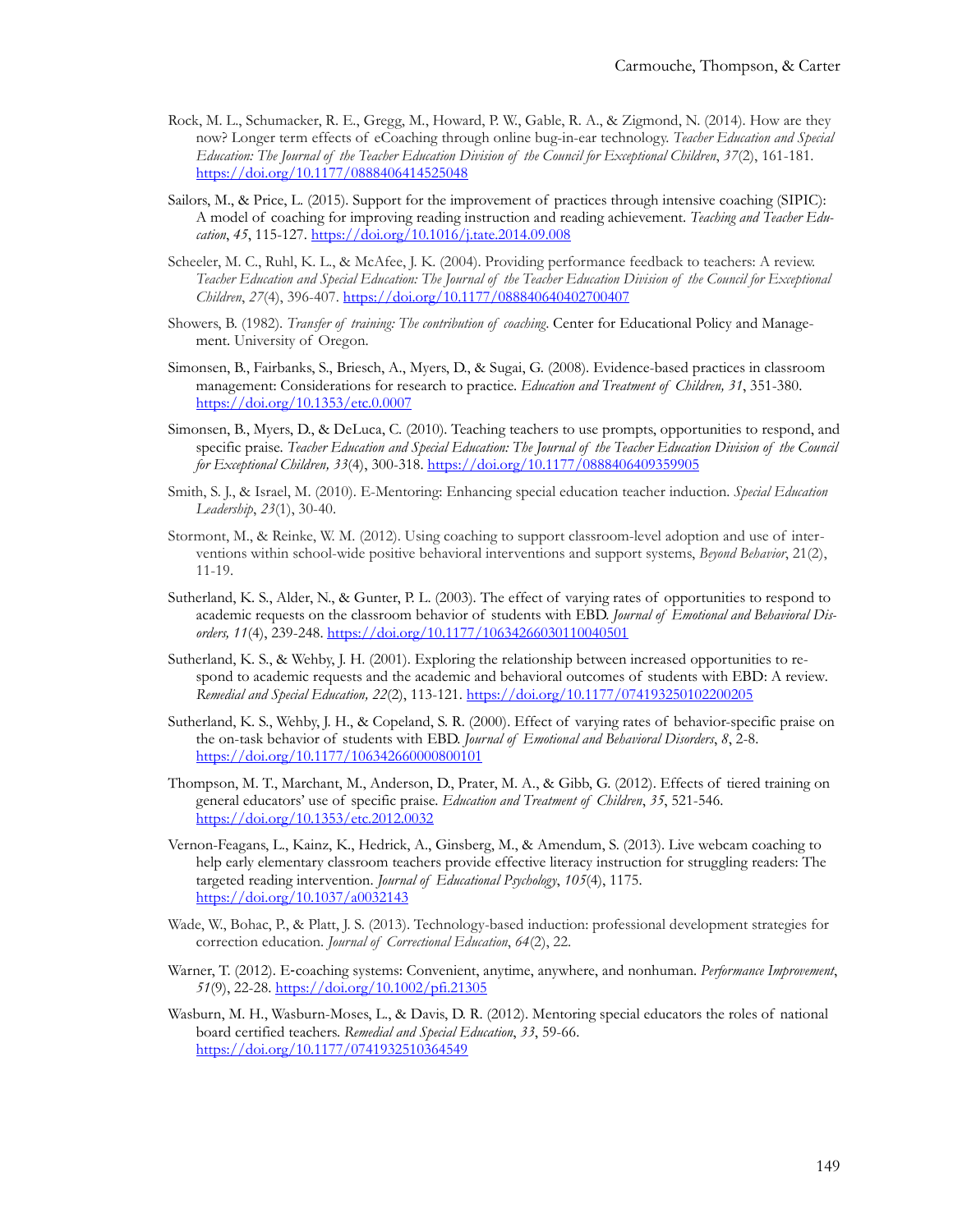- West, R. P., & Sloan, H. N. (1986). Teacher presentation rate and point delivery: Rate effects on classroom disruption, performance accuracy, and response rate. *Behavior Modification, 10*, 267-286. <https://doi.org/10.1177/01454455860103001>
- Whitaker, S. D. (2003). Needs of beginning special education teachers: Implications for teacher education. *Teacher Education and Special Education*, *26*, 106-117. <https://doi.org/10.1177/088840640302600204>
- Yoon, K. S., Duncan, T., Lee, S. W., Scarloss, B., & Sharpley, K. L. (2007). Reviewing the evidence on how teacher professional development affects student achievement issues and answers. *Regional Education Laboratory Program.*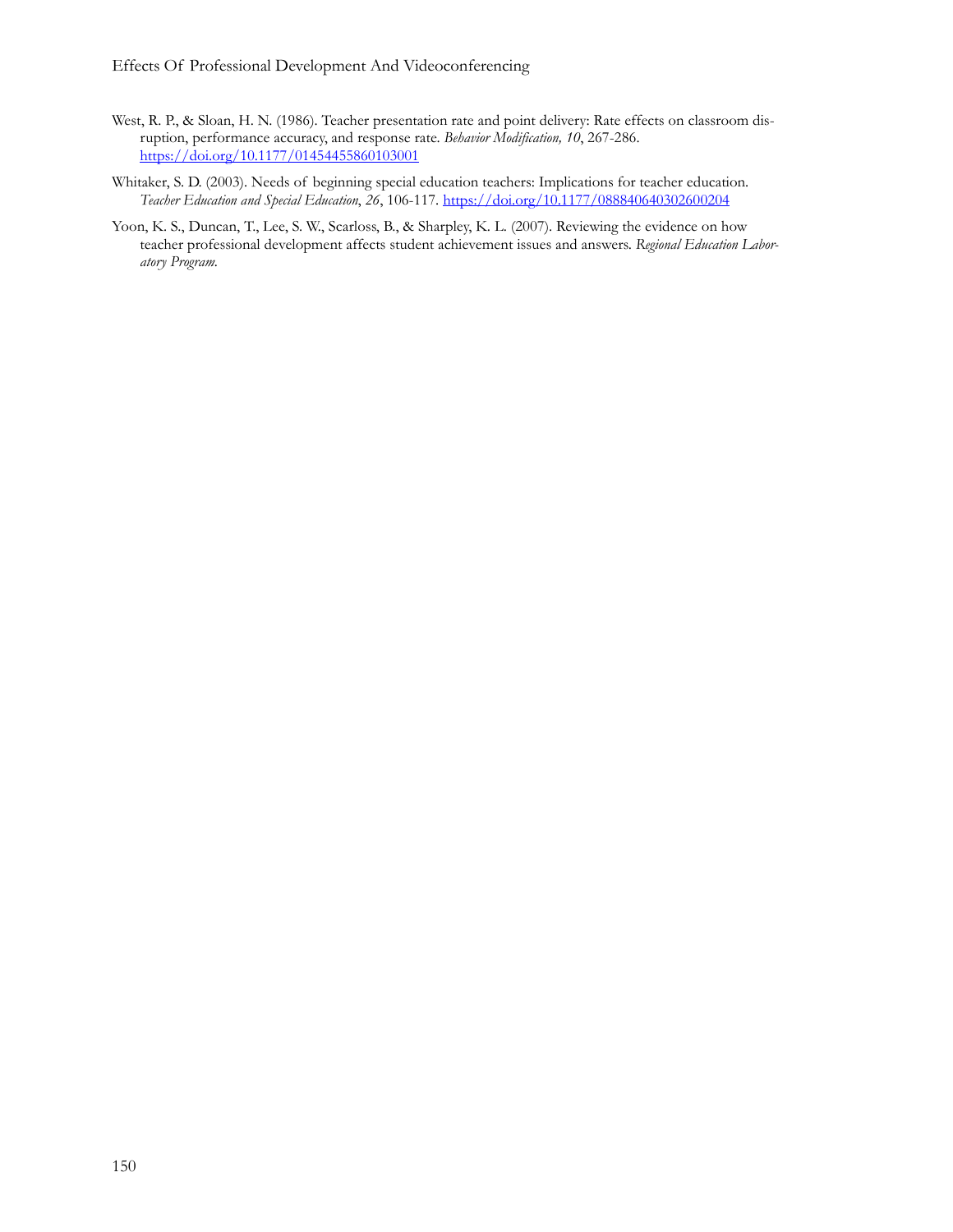# **APPENDICES**

### **Appendix A**

|                        |       | <b>Frequency of Opportunities to Respond Recording Sheet</b> |                  |
|------------------------|-------|--------------------------------------------------------------|------------------|
| Teacher:               | Date: | <b>Start Time:</b>                                           | <b>End Time:</b> |
| Person recording data: |       | Primary                                                      |                  |
| <b>IOA</b>             |       |                                                              |                  |

#### **Target Behavior**: Opportunities to Respond

**Behavior Definition**: An opportunity to respond is operationally defined as a teacher asking a question of an individual or group that necessitates a specific response or is open ended with the purpose of having a student describe his/her thought process. To be counted, the question must seek an explicit response that is linked to the E/LA lesson being observed.

**Directions:** For 15 minutes use a slash mark (*/*) each time the teacher offers an OTR.

#### **How to Record**: Observer will use slash marks to record each OTR observed.

| <b>Notes</b> |
|--------------|
|              |
|              |
|              |
|              |
|              |
|              |
|              |
|              |
|              |
|              |
|              |
|              |
|              |
|              |
|              |
|              |

Total number of OTR observed Goal OTR

Total Agreement IOA Formula:

Lower Total  $\qquad$  / Higher total  $\qquad$  \* 100% =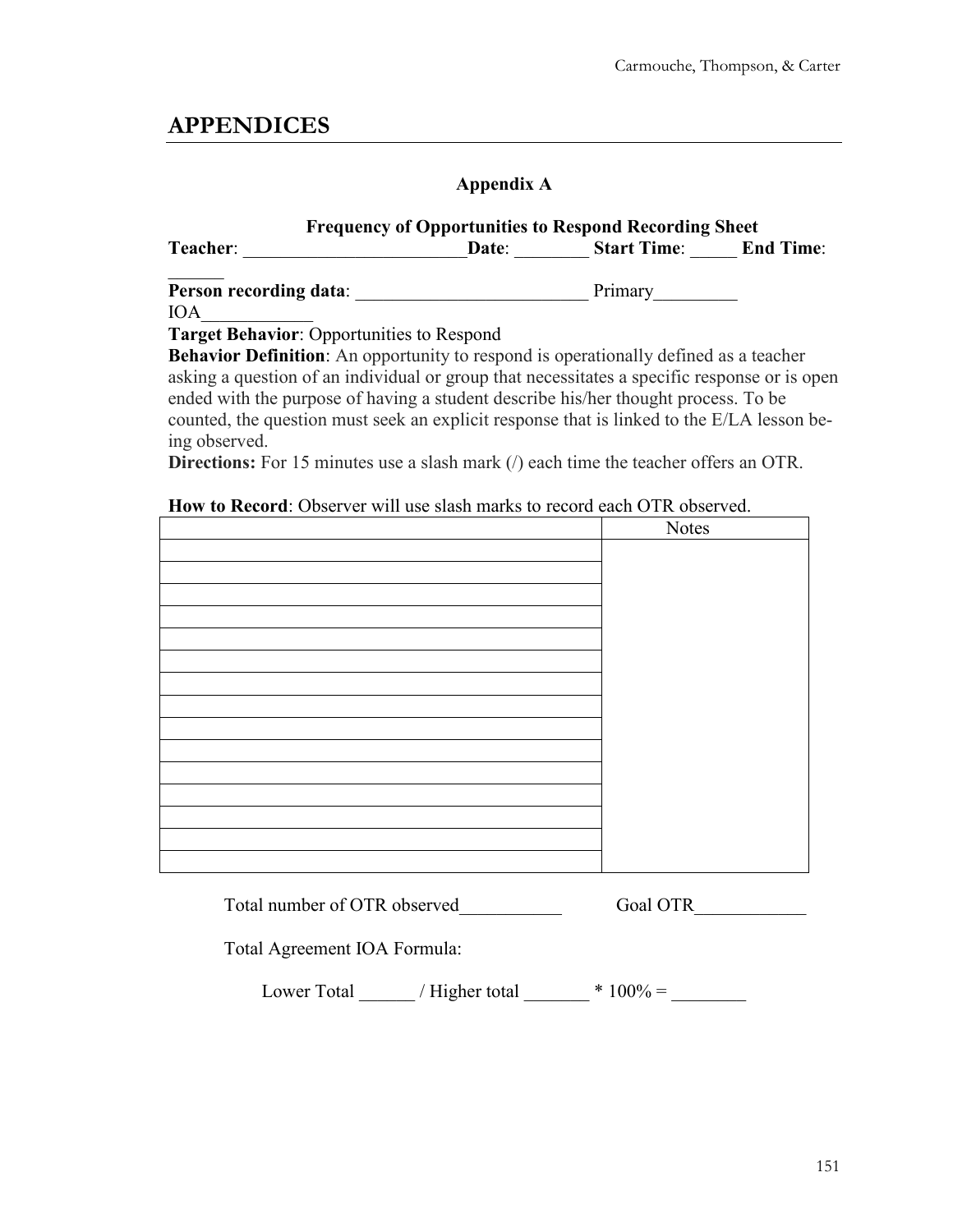|                        | <b>Appendix B</b><br><b>On-Task Interval Recording Sheet</b> |                    |                             |
|------------------------|--------------------------------------------------------------|--------------------|-----------------------------|
| Student:               | Date:                                                        | <b>Start Time:</b> | <b>End Time:</b>            |
| Person recording data: |                                                              |                    | <b>Target Behavior: On-</b> |
| <b>Task Behavior</b>   |                                                              |                    |                             |

**Behavior Definition**: Looking at the teacher while she is talking; talking to the teacher about the assignment; talking to other students about the assignment during approved group work, or looking at and working on the assignment

**How to Record**: For a one-minute recording period, mark each box with (x) for on-task intervals and (0) if the student did not remain on-task for the entire interval.

|                         | 10 s | 20 s                                                                                                                                                                                                                                                                                                                                                                                 | 30 s | $\overline{40 \text{ s}}$ | 50 s | 60 s | Notes                                                                                                                                                                                                                                                                                                              |
|-------------------------|------|--------------------------------------------------------------------------------------------------------------------------------------------------------------------------------------------------------------------------------------------------------------------------------------------------------------------------------------------------------------------------------------|------|---------------------------|------|------|--------------------------------------------------------------------------------------------------------------------------------------------------------------------------------------------------------------------------------------------------------------------------------------------------------------------|
| $\overline{1}$          |      |                                                                                                                                                                                                                                                                                                                                                                                      |      |                           |      |      |                                                                                                                                                                                                                                                                                                                    |
| $\overline{2}$          |      |                                                                                                                                                                                                                                                                                                                                                                                      |      |                           |      |      |                                                                                                                                                                                                                                                                                                                    |
| $\overline{\mathbf{3}}$ |      |                                                                                                                                                                                                                                                                                                                                                                                      |      |                           |      |      |                                                                                                                                                                                                                                                                                                                    |
| $\overline{4}$          |      |                                                                                                                                                                                                                                                                                                                                                                                      |      |                           |      |      |                                                                                                                                                                                                                                                                                                                    |
| $\overline{5}$          |      |                                                                                                                                                                                                                                                                                                                                                                                      |      |                           |      |      |                                                                                                                                                                                                                                                                                                                    |
| $\overline{6}$          |      |                                                                                                                                                                                                                                                                                                                                                                                      |      |                           |      |      |                                                                                                                                                                                                                                                                                                                    |
| $\overline{7}$          |      |                                                                                                                                                                                                                                                                                                                                                                                      |      |                           |      |      |                                                                                                                                                                                                                                                                                                                    |
| $8\,$                   |      |                                                                                                                                                                                                                                                                                                                                                                                      |      |                           |      |      |                                                                                                                                                                                                                                                                                                                    |
| $\overline{9}$          |      |                                                                                                                                                                                                                                                                                                                                                                                      |      |                           |      |      |                                                                                                                                                                                                                                                                                                                    |
| 10                      |      |                                                                                                                                                                                                                                                                                                                                                                                      |      |                           |      |      |                                                                                                                                                                                                                                                                                                                    |
| 11                      |      |                                                                                                                                                                                                                                                                                                                                                                                      |      |                           |      |      |                                                                                                                                                                                                                                                                                                                    |
| 12                      |      |                                                                                                                                                                                                                                                                                                                                                                                      |      |                           |      |      |                                                                                                                                                                                                                                                                                                                    |
| 13                      |      |                                                                                                                                                                                                                                                                                                                                                                                      |      |                           |      |      |                                                                                                                                                                                                                                                                                                                    |
| 14                      |      |                                                                                                                                                                                                                                                                                                                                                                                      |      |                           |      |      |                                                                                                                                                                                                                                                                                                                    |
| 15                      |      |                                                                                                                                                                                                                                                                                                                                                                                      |      |                           |      |      |                                                                                                                                                                                                                                                                                                                    |
|                         |      | $\overline{B}$ $\overline{B}$ $\overline{A}$ $\overline{B}$ $\overline{A}$ $\overline{B}$ $\overline{A}$ $\overline{A}$ $\overline{B}$ $\overline{A}$ $\overline{B}$ $\overline{A}$ $\overline{A}$ $\overline{B}$ $\overline{A}$ $\overline{A}$ $\overline{A}$ $\overline{A}$ $\overline{A}$ $\overline{A}$ $\overline{A}$ $\overline{A}$ $\overline{A}$ $\overline{A}$ $\overline{$ |      |                           |      |      | $\frac{1}{1}$ $\sqrt{m+1}$ $\frac{1}{1}$ $\frac{1}{1}$ $\frac{1}{1}$ $\frac{1}{1}$ $\frac{1}{1}$ $\frac{1}{1}$ $\frac{1}{1}$ $\frac{1}{1}$ $\frac{1}{1}$ $\frac{1}{1}$ $\frac{1}{1}$ $\frac{1}{1}$ $\frac{1}{1}$ $\frac{1}{1}$ $\frac{1}{1}$ $\frac{1}{1}$ $\frac{1}{1}$ $\frac{1}{1}$ $\frac{1}{1}$ $\frac{1}{1}$ |

Total Intervals of on-task behavior observed  $/$  Total possible intervals  $X$  100%

Total IOA Formula: Agreement divided by agreement plus disagreement times 100% A  $/A + D$   $X 100\% =$  $A \longrightarrow A + B$ <br>  $\longrightarrow$   $A \longrightarrow 100\% =$   $\longrightarrow$   $\longrightarrow$ 

 $=$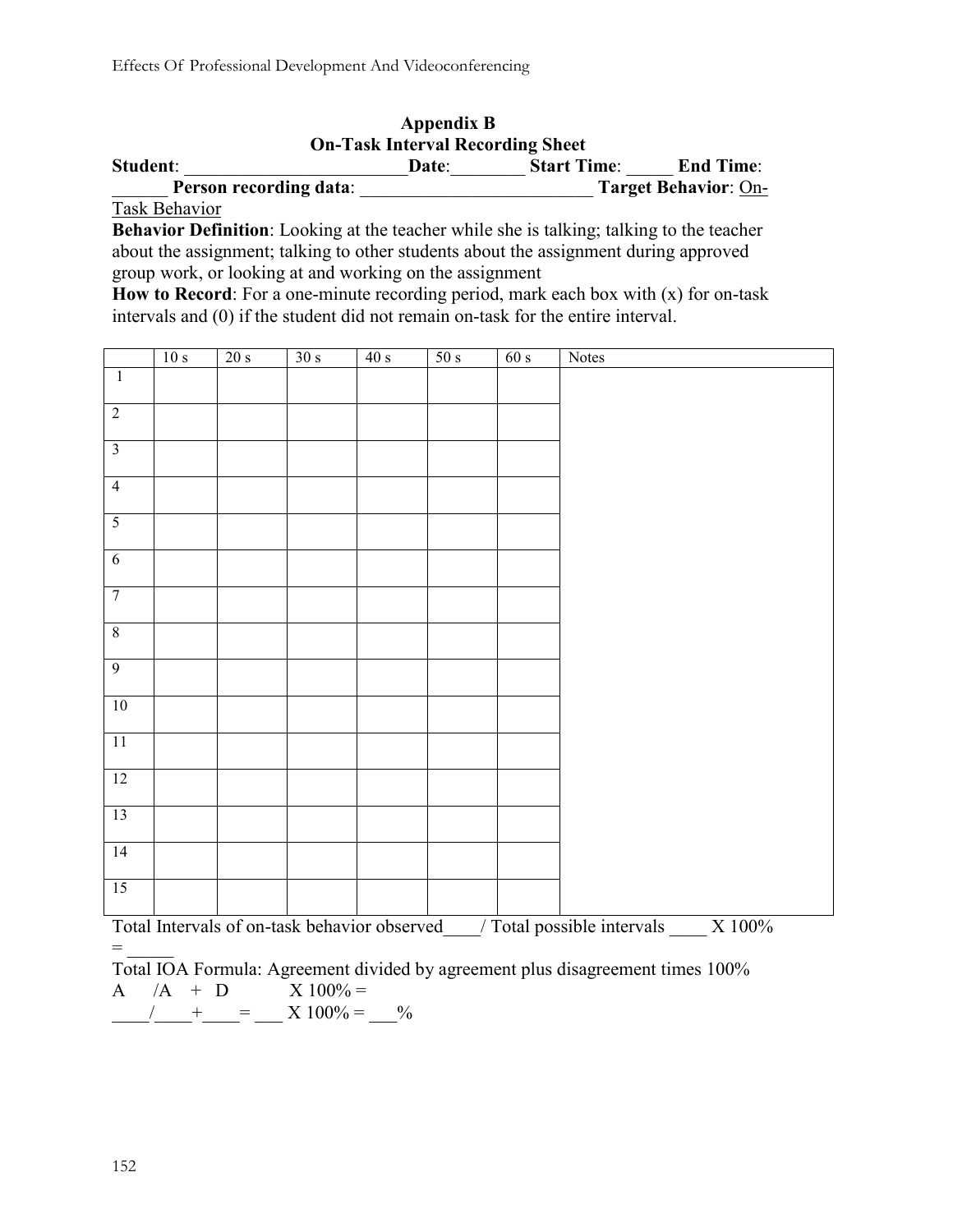# **Appendix C**

## **Professional Development Treatment Fidelity Checklist**

Teacher: \_\_\_\_\_\_\_\_\_\_\_\_\_\_\_\_\_\_\_\_\_\_\_\_\_\_\_\_\_\_\_\_\_\_\_

Date: \_\_\_\_\_\_\_\_\_\_\_\_\_\_\_\_\_\_\_Beginning Time: \_\_\_\_\_\_\_\_\_\_\_\_\_\_\_ End Time:

Data Collector Name

 $\mathcal{L}_\text{max}$  . The set of the set of the set of the set of the set of the set of the set of the set of the set of the set of the set of the set of the set of the set of the set of the set of the set of the set of the set

|                                                                            | yes | no |
|----------------------------------------------------------------------------|-----|----|
| <b>Professional Development</b>                                            |     |    |
|                                                                            |     |    |
| Professional development delivered in a one-on-one environment             |     |    |
| Overview of Opportunities to Respond (OTR) - Delivered as Lecture          |     |    |
| Researcher describes evidence-based benefits of OTR-Delivered as Lec-      |     |    |
| ture                                                                       |     |    |
| Researcher gives examples of ways to increase OTR- Delivered as Lecture    |     |    |
| Teacher views at least 2 videos of OTR used in a classroom                 |     |    |
| Researcher and teacher role play OTR                                       |     |    |
| Definition of Teacher Coaching given to teacher by researcher              |     |    |
| Critical components of coaching were identified                            |     |    |
| highly engaged, instructive training session(s)<br>a)                      |     |    |
| follow-up observations<br>b)                                               |     |    |
| specific feedback to include sharing of observational data and self-<br>c) |     |    |
| evaluation                                                                 |     |    |
| Researcher discussed the specifics of virtual teacher coaching with vide-  |     |    |
| oconferencing                                                              |     |    |
|                                                                            |     |    |
| a) Use of videoconferencing technologies                                   |     |    |
| Teachers had opportunities for questions following the 90-minute training  |     |    |
| session                                                                    |     |    |
|                                                                            |     |    |
| Total yes /13                                                              |     |    |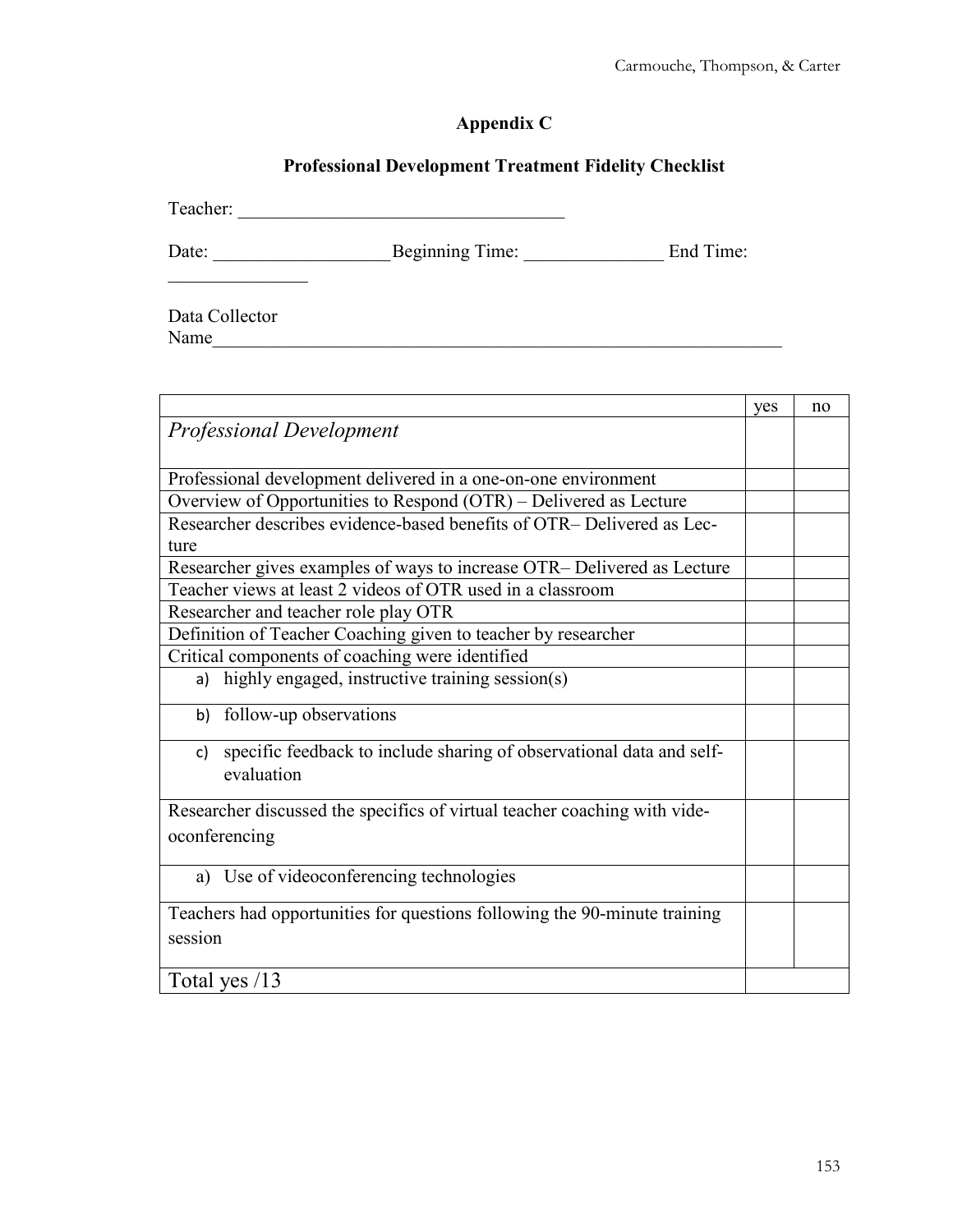# **Appendix D**

## **Virtual Coaching with Videoconferencing Treatment Fidelity Checklist**

Teacher: \_\_\_\_\_\_\_\_\_\_\_\_\_\_\_\_\_\_\_\_\_\_\_\_\_\_\_\_\_\_\_\_\_\_\_

Date: \_\_\_\_\_\_\_\_\_\_\_\_\_\_\_\_\_\_\_Beginning Time: \_\_\_\_\_\_\_\_\_\_\_\_\_\_\_ End Time:

Data Collector Name\_\_\_\_\_\_\_\_\_\_\_\_\_\_\_\_\_\_\_\_\_\_\_\_\_\_\_\_\_\_\_\_\_\_\_\_\_\_\_\_\_\_\_\_\_\_\_\_\_\_\_\_\_\_\_\_\_\_\_\_\_

 $\mathcal{L}_\text{max}$ 

|                                                         | yes | no |
|---------------------------------------------------------|-----|----|
| Coaching                                                |     |    |
| The coach:                                              |     |    |
| How have you felt about the last 2 sessions?            |     |    |
| Tell me about your strengths during these sessions.     |     |    |
| Tell me about your weaknesses during these sessions.    |     |    |
| The student(s) on-task behavior for the last 2 sessions |     |    |
| The OTR that you delivered were as follows              |     |    |
| You delivered number of OTR                             |     |    |
| Your goal OTR was                                       |     |    |
| You could increase OTR by                               |     |    |
| Remember, your goal OTR for the next 2 sessions is      |     |    |
| Do you have any questions or concerns?                  |     |    |
| Total yes $/10$                                         |     |    |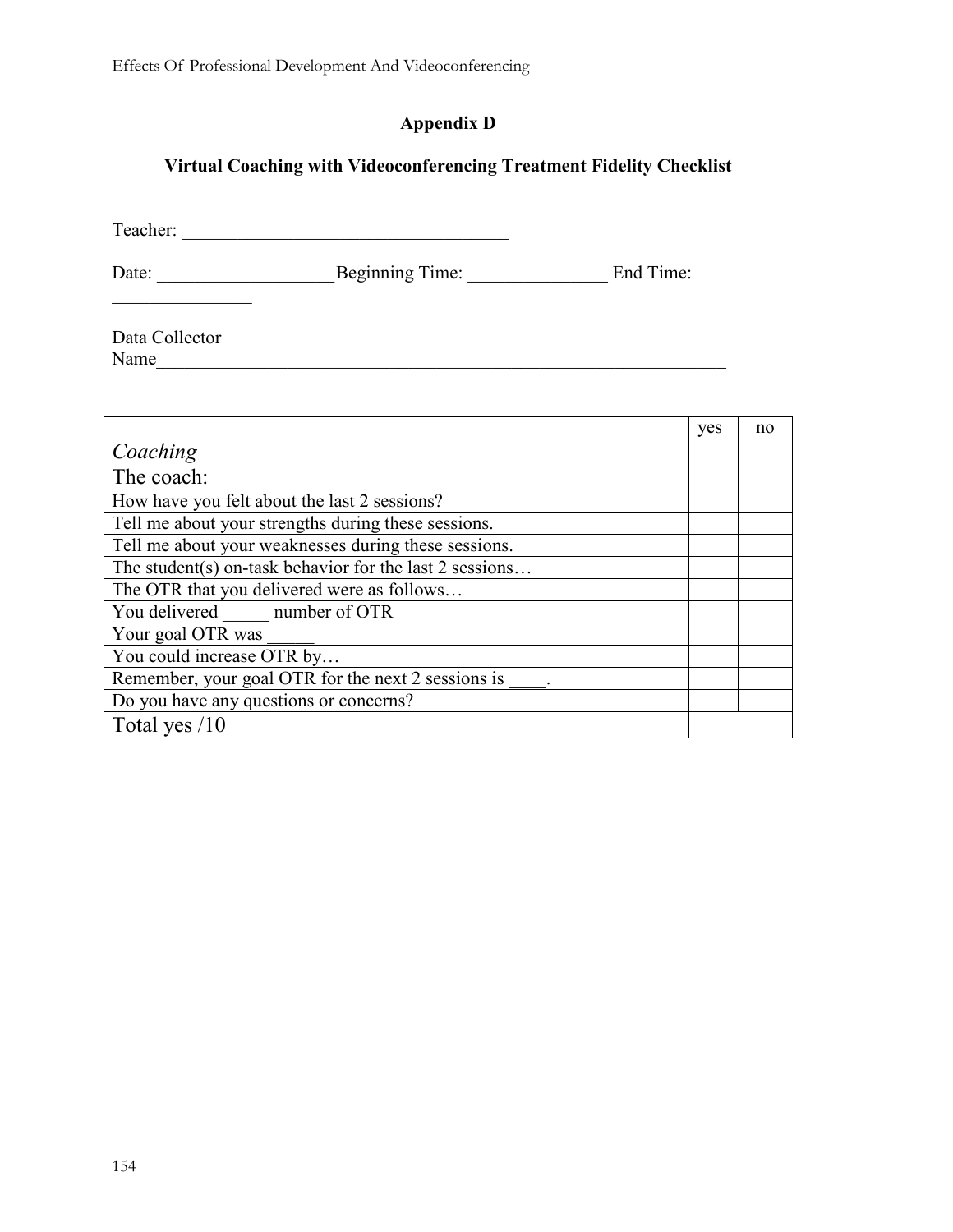### **Appendix E**

### **Social Validity – Opportunities to Respond Intervention**

The purpose of this questionnaire is to obtain information that will aid in the selection of classroom interventions. Teachers of students with behavior problems may use these interventions. Please circle the number which best describes your agreement or disagreement with each statement.

Teacher: \_\_\_\_\_\_\_\_\_\_\_\_\_\_\_\_\_\_\_\_\_\_\_\_\_\_\_\_\_ Date: \_\_\_\_\_

|                                      | Strongly | Disagree       | Slightly     | Slightly | Agree | Strongly |
|--------------------------------------|----------|----------------|--------------|----------|-------|----------|
|                                      | Disagree |                | Disagree     | Agree    |       | Agree    |
| Most teachers would find OTR ap-     |          | $\mathfrak{D}$ | 3            | 4        | 5     | 6        |
| propriate for behavior problems.     |          |                |              |          |       |          |
| I would NOT suggest the use of       |          | $\mathfrak{D}$ | 3            | 4        | 5     | 6        |
| OTR to other teachers.               |          |                |              |          |       |          |
| Most teachers would find OTR suit-   |          | $\mathfrak{D}$ | 3            | 4        | 5     | 6        |
| able to increase on-task behavior.   |          |                |              |          |       |          |
| I would be willing to use OTR in     |          | $\mathfrak{D}$ | 3            | 4        | 5     | 6        |
| the classroom setting.               |          |                |              |          |       |          |
| OTR would NOT be appropriate for     |          | $\mathcal{D}$  | 3            | 4        | 5     | 6        |
| a variety of children.               |          |                |              |          |       |          |
| OTR is consistent with things I have |          | $\mathfrak{D}$ | 3            | 4        | 5     | 6        |
| used in classroom settings.          |          |                |              |          |       |          |
| OTR was a fair way to handle the     |          | $\mathfrak{D}$ | 3            | 4        | 5     | 6        |
| child's problem behavior.            |          |                |              |          |       |          |
| OTR is reasonable for the off-task   |          | $\mathfrak{D}$ | $\mathbf{3}$ | 4        | 5     | 6        |
| behavior described.                  |          |                |              |          |       |          |
| I liked the procedures used in this  |          | $\mathfrak{D}$ | 3            | 4        | 5     | 6        |
| intervention.                        |          |                |              |          |       |          |

| Student 1                                                                                   | Strongly<br>Disagree | Disagree       | Slightly<br>Disagree | Slightly<br>Agree | Agree                    | Strongly<br>Agree |
|---------------------------------------------------------------------------------------------|----------------------|----------------|----------------------|-------------------|--------------------------|-------------------|
| Increased OTR would be an ac-<br>ceptable intervention for the child's<br>problem behavior. |                      | $\overline{c}$ | 3                    | $\overline{4}$    | 5                        | 6                 |
| The child's behavior is severe<br>enough to warrant OTR.                                    |                      | $\overline{2}$ | 3                    | $\overline{4}$    | $\overline{\phantom{0}}$ | 6                 |
| OTR would result in negative side<br>effects for the child.                                 |                      | $\overline{2}$ | 3                    | $\overline{4}$    | $\overline{\phantom{0}}$ | 6                 |
| OTR was a good way to handle this<br>child's behavior problem.                              |                      | $\overline{c}$ | 3                    | $\overline{4}$    | $\overline{\phantom{0}}$ | 6                 |
| OTR would prove effective in<br>changing the child's problem be-<br>havior.                 |                      | $\overline{2}$ | 3                    | $\overline{4}$    | $\overline{\phantom{0}}$ | 6                 |
| Overall, OTR would NOT be bene-<br>ficial for the child.                                    |                      | $\mathfrak{D}$ | 3                    | $\overline{4}$    | $\overline{\phantom{0}}$ | 6                 |
|                                                                                             |                      |                |                      |                   |                          |                   |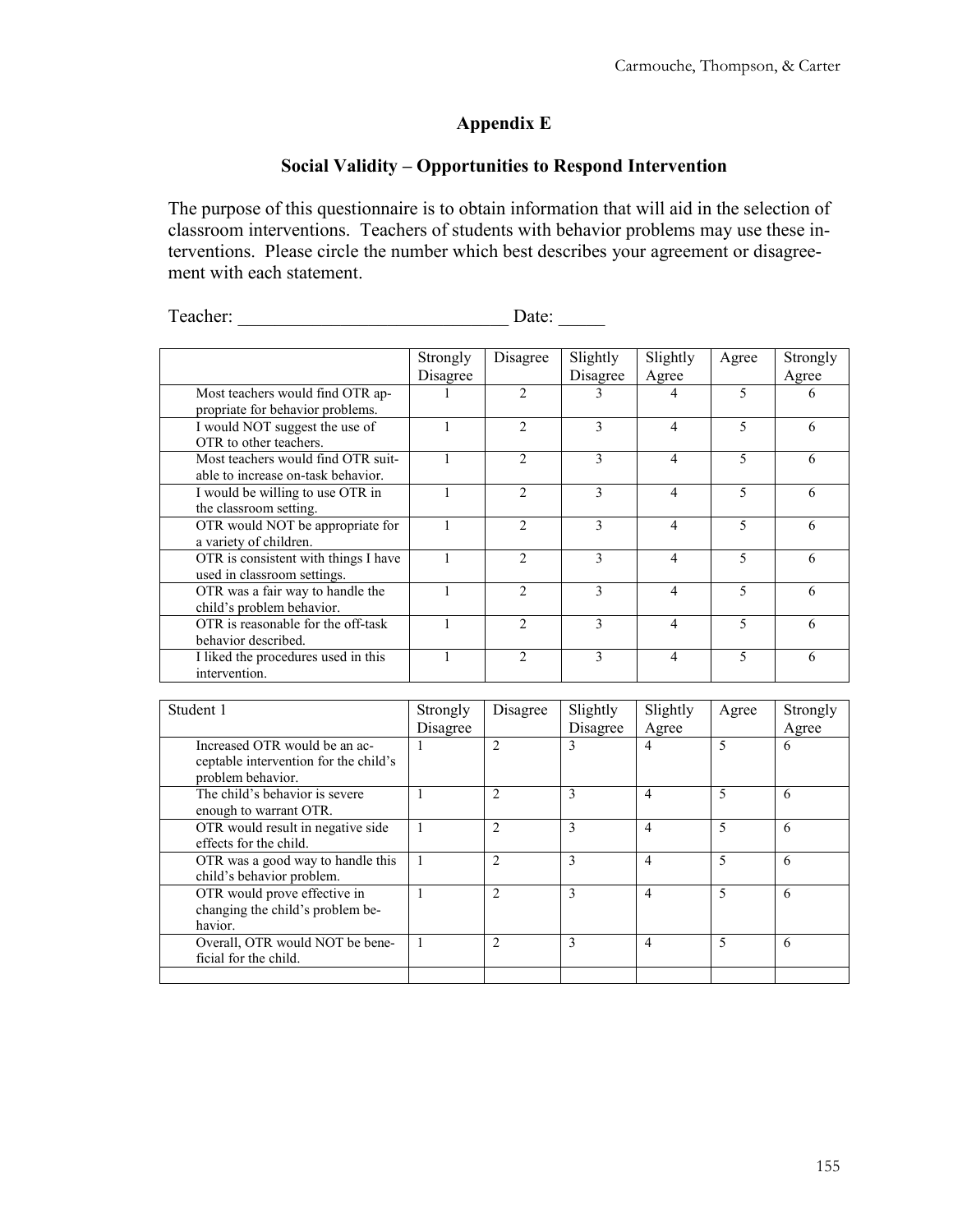## **Appendix F**

#### **Social Validity - Virtual Coaching**

The purpose of this questionnaire is to obtain information that will aid in the selection of professional development techniques. Please circle the number which best describes your agreement or disagreement with each statement.

Date:

|                  |                                                                                                                          | Strongly     | Disagree       | Slightly       | Slightly                 | Agree | Strongly |
|------------------|--------------------------------------------------------------------------------------------------------------------------|--------------|----------------|----------------|--------------------------|-------|----------|
|                  |                                                                                                                          | Disagree     |                | Disagree       | Agree                    |       | Agree    |
| 1.               | Coaching to increase<br>OTR in the classroom<br>is an acceptable form<br>of teacher training.                            |              | $\mathfrak{D}$ | 3              | 4                        | 5     | 6        |
| 2.               | The time spent on vir-<br>tual coaching was<br>NOT acceptable.                                                           |              | 2              | 3              | $\overline{4}$           | 5     | 6        |
| 3.               | Virtual teacher coach-<br>ing using video con-<br>ferencing is an ac-<br>ceptable form of pro-<br>fessional development. | 1            | $\mathfrak{D}$ | $\overline{3}$ | $\overline{4}$           | 5     | 6        |
| $\overline{4}$ . | I would recommend<br>virtual coaching to<br>other teachers.                                                              | $\mathbf{1}$ | $\mathfrak{D}$ | 3              | $\overline{4}$           | 5     | 6        |
| 5 <sub>1</sub>   | I would NOT be will-<br>ing to participate in<br>virtual coaching to de-<br>velop another instruc-<br>tional skill.      | 1            | $\overline{2}$ | $\overline{3}$ | $\overline{4}$           | 5     | 6        |
| 6.               | Virtual coaching<br>would be effective to<br>improve a variety of<br>teaching practices.                                 | 1            | $\overline{2}$ | $\overline{3}$ | $\overline{4}$           | 5     | 6        |
| 7.               | Virtual coaching<br>would NOT cause<br>negative effects in my<br>teaching practices.                                     |              | $\overline{2}$ | 3              | $\overline{\mathcal{L}}$ | 5     | 6        |

What else would you like to share about your coaching/professional development experience?